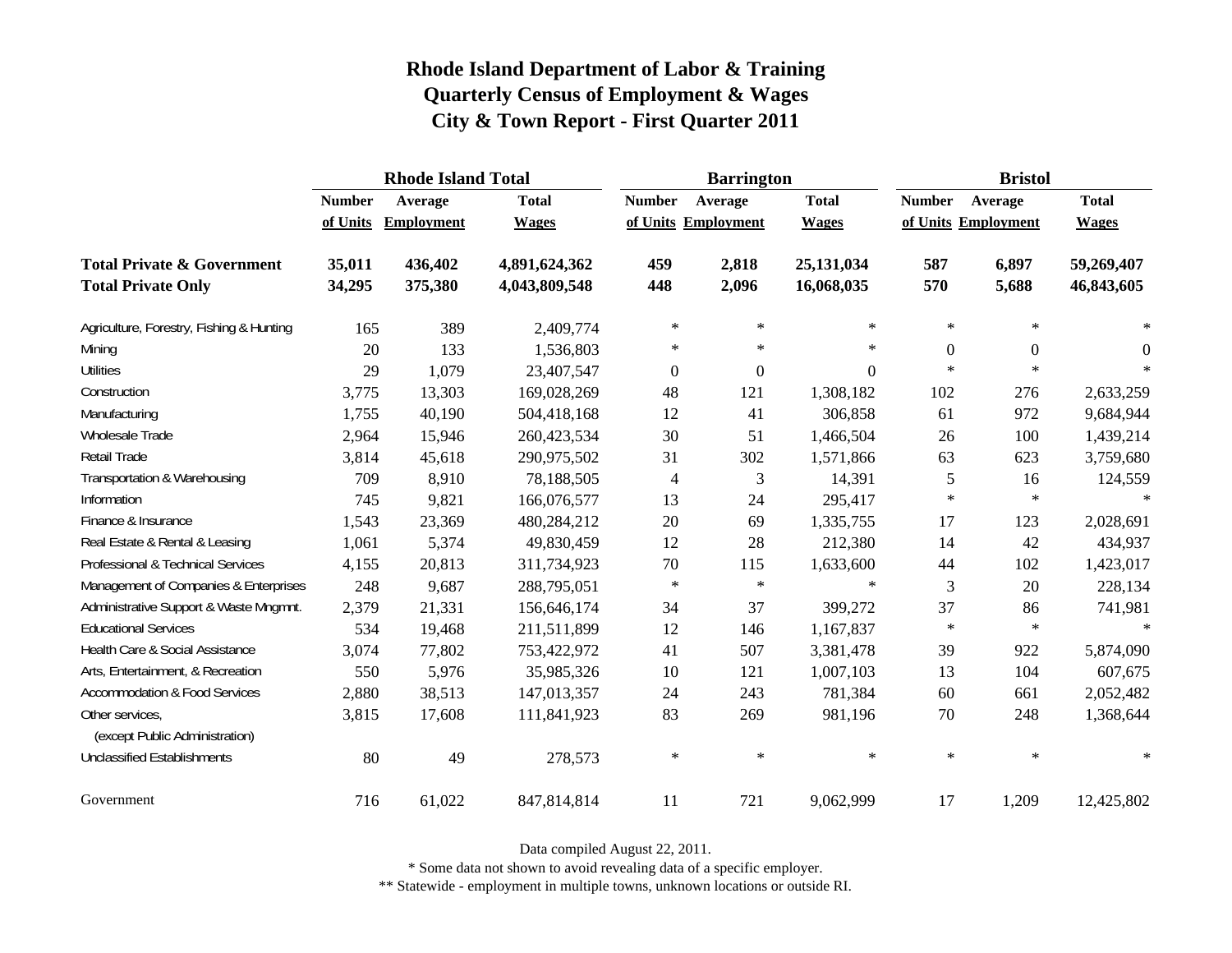|                                                   | <b>Burrillville</b> |                     |                  |                | <b>Central Falls</b> |                  | <b>Charlestown</b> |                     |              |
|---------------------------------------------------|---------------------|---------------------|------------------|----------------|----------------------|------------------|--------------------|---------------------|--------------|
|                                                   | <b>Number</b>       | Average             | <b>Total</b>     | <b>Number</b>  | Average              | <b>Total</b>     | <b>Number</b>      | Average             | <b>Total</b> |
|                                                   |                     | of Units Employment | <b>Wages</b>     |                | of Units Employment  | <b>Wages</b>     |                    | of Units Employment | <b>Wages</b> |
| <b>Total Private &amp; Government</b>             | 293                 | 2,771               | 22,442,670       | 249            | 2,829                | 26,191,118       | 252                | 1,251               | 12,119,603   |
| <b>Total Private Only</b>                         | 277                 | 2,169               | 17,063,793       | 239            | 2,061                | 15,528,207       | 236                | 1,076               | 10,277,856   |
| Agriculture, Forestry, Fishing & Hunting          | 3                   | 13                  | 66,537           | $\overline{0}$ | $\overline{0}$       | $\overline{0}$   | $\overline{4}$     | 4                   | 13,543       |
| Mining                                            | 0                   | $\boldsymbol{0}$    | 0                | $\theta$       | $\theta$             | $\Omega$         | $\ast$             | $\ast$              |              |
| <b>Utilities</b>                                  | $\ast$              | $\ast$              | $\ast$           | $\Omega$       | $\Omega$             | $\theta$         | $\boldsymbol{0}$   | $\boldsymbol{0}$    | 0            |
| Construction                                      | 66                  | 175                 | 2,379,318        | 20             | 87                   | 804,283          | 54                 | 122                 | 1,097,165    |
| Manufacturing                                     | 11                  | 453                 | 4,424,289        | 32             | 612                  | 5,470,453        | $\ast$             | $\ast$              | $\star$      |
| Wholesale Trade                                   | 22                  | 41                  | 626,208          | 4              | 38                   | 317,330          | 8                  | 16                  | 607,453      |
| Retail Trade                                      | 19                  | 156                 | 752,021          | 44             | 209                  | 1,259,317        | 22                 | 130                 | 809,897      |
| Transportation & Warehousing                      | 6                   | 11                  | 148,423          | 5              | 22                   | 88,978           | 9                  | $\overline{7}$      | 81,501       |
| Information                                       | 6                   | 33                  | 237,975          | $\theta$       | $\overline{0}$       | $\Omega$         | 4                  | 20                  | 110,093      |
| Finance & Insurance                               | 3                   | 12                  | 117,228          | 11             | 67                   | 649,225          | 8                  | 53                  | 1,227,294    |
| Real Estate & Rental & Leasing                    | 6                   | 10                  | 46,605           | 8              | 43                   | 292,802          | 8                  | 19                  | 172,941      |
| Professional & Technical Services                 | 21                  | 56                  | 581,951          | 11             | 31                   | 280,800          | 19                 | 33                  | 522,341      |
| Management of Companies & Enterprises             | $\ast$              | $\ast$              | $\ast$           | $\theta$       | $\overline{0}$       | $\Omega$         | $\ast$             | $\ast$              | $\ast$       |
| Administrative Support & Waste Mngmnt.            | 19                  | 53                  | 313,371          | 15             | 303                  | 2,474,649        | 24                 | 38                  | 248,567      |
| <b>Educational Services</b>                       | 4                   | 42                  | 126,858          | $\star$        | $\ast$               | $\ast$           | $\ast$             | $\ast$              |              |
| Health Care & Social Assistance                   | 19                  | 563                 | 4,178,640        | 19             | 273                  | 1,704,108        | 19                 | 144                 | 1,342,214    |
| Arts, Entertainment, & Recreation                 | 5                   | 13                  | 73,623           | $\overline{0}$ | $\overline{0}$       | $\boldsymbol{0}$ | 5                  | 39                  | 474,560      |
| <b>Accommodation &amp; Food Services</b>          | 28                  | 406                 | 1,288,625        | 32             | 162                  | 551,200          | 19                 | 76                  | 201,350      |
| Other services,<br>(except Public Administration) | 36                  | 74                  | 470,245          | 36             | 104                  | 578,913          | 25                 | 42                  | 180,307      |
| <b>Unclassified Establishments</b>                | $\boldsymbol{0}$    | $\mathbf{0}$        | $\boldsymbol{0}$ | $\ast$         | $\ast$               | $\ast$           | $\ast$             | $\ast$              | $\ast$       |
| Government                                        | 16                  | 602                 | 5,378,877        | 10             | 768                  | 10,662,911       | 16                 | 175                 | 1,841,747    |

Data compiled August 22, 2011.

\* Some data not shown to avoid revealing data of a specific employer.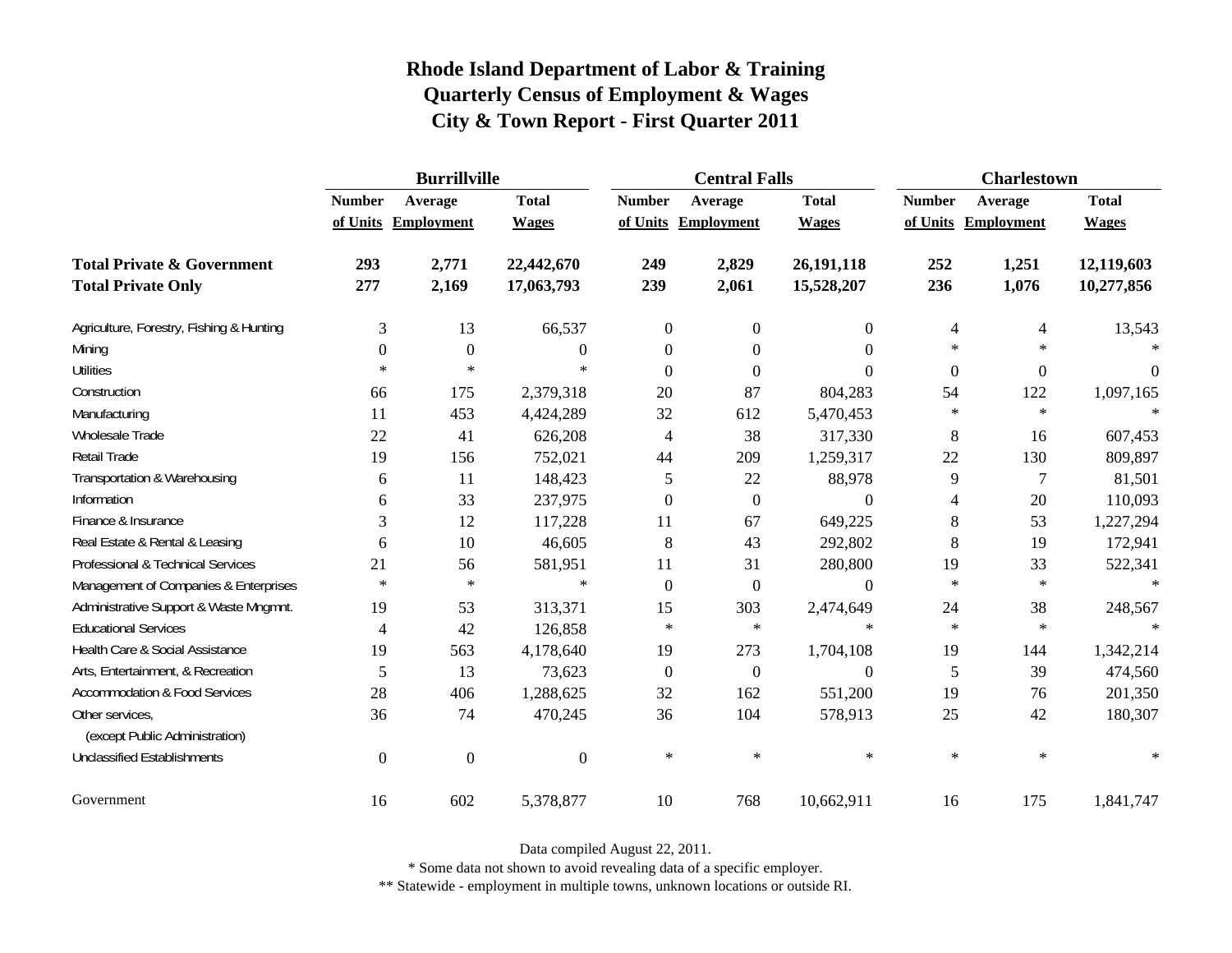|                                                   | Coventry         |                     |                  |               | <b>Cranston</b>     |              | <b>Cumberland</b> |                     |                |
|---------------------------------------------------|------------------|---------------------|------------------|---------------|---------------------|--------------|-------------------|---------------------|----------------|
|                                                   | <b>Number</b>    | Average             | <b>Total</b>     | <b>Number</b> | Average             | <b>Total</b> | <b>Number</b>     | Average             | <b>Total</b>   |
|                                                   |                  | of Units Employment | <b>Wages</b>     |               | of Units Employment | <b>Wages</b> |                   | of Units Employment | <b>Wages</b>   |
| <b>Total Private &amp; Government</b>             | 693              | 7,023               | 58,019,760       | 2,447         | 32,791              | 344,404,321  | 835               | 8,797               | 87,601,196     |
| <b>Total Private Only</b>                         | 675              | 5,736               | 44,899,505       | 2,419         | 26,405              | 245,783,186  | 818               | 7,620               | 75,568,034     |
| Agriculture, Forestry, Fishing & Hunting          | $\ast$           | $\ast$              | $\ast$           | 5             | 3                   | 36,890       | $\ast$            | $\ast$              |                |
| Mining                                            | $\ast$           | $\ast$              | $\ast$           | $\star$       | $\ast$              | $\ast$       | $\ast$            | $\ast$              | $\ast$         |
| <b>Utilities</b>                                  | $\boldsymbol{0}$ | $\overline{0}$      | $\boldsymbol{0}$ | $\mathbf{0}$  | $\boldsymbol{0}$    | $\Omega$     | $\ast$            | $\ast$              | $\ast$         |
| Construction                                      | 133              | 331                 | 2,785,101        | 241           | 888                 | 10,452,046   | 123               | 496                 | 6,776,405      |
| Manufacturing                                     | 41               | 472                 | 8,240,645        | 168           | 3,992               | 51,644,230   | 41                | 1,525               | 15,595,038     |
| Wholesale Trade                                   | 35               | 208                 | 4,488,120        | 168           | 1,471               | 19,020,399   | 74                | 792                 | 11,947,165     |
| Retail Trade                                      | 87               | 1,641               | 9,819,409        | 304           | 4,225               | 28,310,826   | 74                | 878                 | 5,475,446      |
| Transportation & Warehousing                      | 11               | 252                 | 1,822,245        | 57            | 603                 | 6,233,943    | 21                | 483                 | 4,094,335      |
| Information                                       | 9                | 30                  | 352,198          | $\ast$        | $\ast$              | $\ast$       | 17                | 132                 | 973,651        |
| Finance & Insurance                               | 23               | 145                 | 1,348,102        | 120           | 696                 | 8,425,272    | 35                | 149                 | 4,110,831      |
| Real Estate & Rental & Leasing                    | 16               | 39                  | 290,650          | 76            | 350                 | 4,572,890    | 31                | 102                 | 976,665        |
| Professional & Technical Services                 | 52               | 180                 | 1,798,513        | 257           | 1,552               | 22,491,359   | 82                | 224                 | 3,462,494      |
| Management of Companies & Enterprises             | $\overline{4}$   | 51                  | 739,280          | 12            | 261                 | 3,867,870    | $\ast$            | $\ast$              | $\star$        |
| Administrative Support & Waste Mngmnt.            | 62               | 205                 | 1,696,151        | 173           | 1,706               | 11,339,941   | 48                | 211                 | 3,302,907      |
| <b>Educational Services</b>                       | 9                | 93                  | 491,715          | 31            | 302                 | 1,958,760    | 15                | 152                 | 965,129        |
| Health Care & Social Assistance                   | 39               | 926                 | 6,836,969        | 260           | 3,861               | 27,199,461   | 74                | 886                 | 6,710,683      |
| Arts, Entertainment, & Recreation                 | 6                | 39                  | 88,897           | 29            | 187                 | 890,979      | $\tau$            | 64                  | 239,998        |
| <b>Accommodation &amp; Food Services</b>          | 57               | 827                 | 2,647,229        | 172           | 2,624               | 9,218,100    | 58                | 628                 | 2,073,619      |
| Other services,<br>(except Public Administration) | 88               | 282                 | 1,423,620        | 297           | 1,571               | 9,710,196    | 106               | 524                 | 3,178,035      |
| <b>Unclassified Establishments</b>                | $\boldsymbol{0}$ | $\boldsymbol{0}$    | $\overline{0}$   | 5             | 5                   | 22,674       | $\boldsymbol{0}$  | $\boldsymbol{0}$    | $\overline{0}$ |
| Government                                        | 18               | 1,286               | 13,120,255       | 28            | 6,386               | 98,621,135   | 17                | 1,178               | 12,033,162     |

Data compiled August 22, 2011.

\* Some data not shown to avoid revealing data of a specific employer.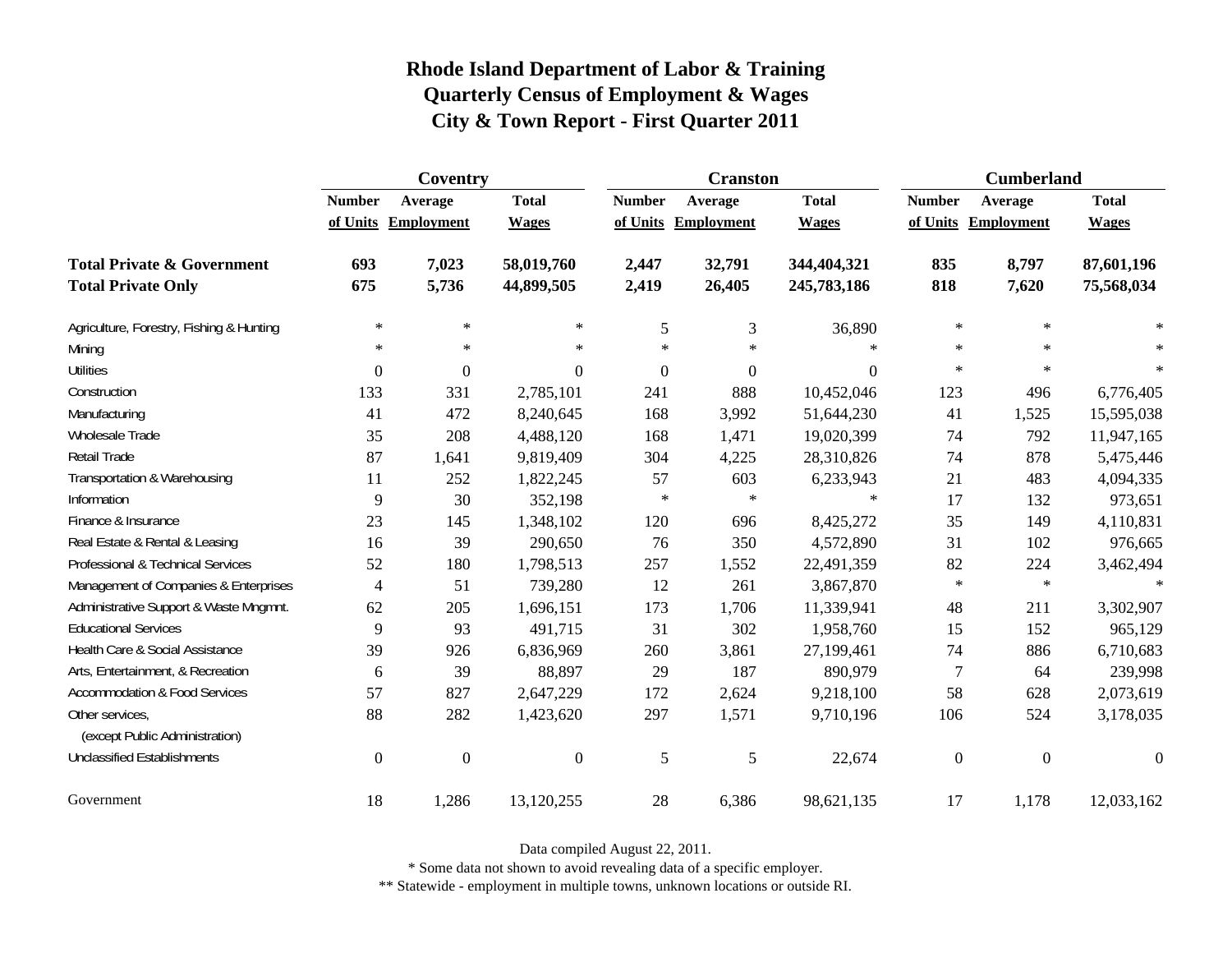|                                                   | <b>East Greenwich</b> |                     |              |                  | <b>East Providence</b> |                | <b>Exeter</b>    |                     |                  |
|---------------------------------------------------|-----------------------|---------------------|--------------|------------------|------------------------|----------------|------------------|---------------------|------------------|
|                                                   | <b>Number</b>         | Average             | <b>Total</b> | <b>Number</b>    | Average                | <b>Total</b>   | <b>Number</b>    | Average             | <b>Total</b>     |
|                                                   |                       | of Units Employment | <b>Wages</b> |                  | of Units Employment    | <b>Wages</b>   |                  | of Units Employment | <b>Wages</b>     |
| <b>Total Private &amp; Government</b>             | 754                   | 6,751               | 71,801,662   | 1,451            | 20,337                 | 203,767,154    | 179              | 1,434               | 12,600,873       |
| <b>Total Private Only</b>                         | 740                   | 6,032               | 62,825,212   | 1,429            | 18,738                 | 182,541,281    | 174              | 1,353               | 11,810,140       |
| Agriculture, Forestry, Fishing & Hunting          | $\ast$                | $\ast$              | $\ast$       | $\overline{0}$   | $\overline{0}$         | $\overline{0}$ | 5                | 35                  | 243,599          |
| Mining                                            | $\theta$              | $\boldsymbol{0}$    | $\Omega$     | $\boldsymbol{0}$ | $\boldsymbol{0}$       | $\Omega$       | $\theta$         | $\boldsymbol{0}$    | $\Omega$         |
| <b>Utilities</b>                                  | $\overline{0}$        | $\boldsymbol{0}$    | $\Omega$     | $\boldsymbol{0}$ | $\overline{0}$         | $\theta$       | $\overline{0}$   | $\boldsymbol{0}$    | $\theta$         |
| Construction                                      | 42                    | 221                 | 5,528,799    | 192              | 778                    | 12,754,743     | 31               | 56                  | 600,829          |
| Manufacturing                                     | 27                    | 376                 | 4,706,824    | 91               | 1,987                  | 22,169,234     | 8                | 33                  | 338,052          |
| Wholesale Trade                                   | 67                    | 252                 | 6,208,521    | 110              | 1,200                  | 15,436,921     | 10               | 68                  | 493,485          |
| Retail Trade                                      | 64                    | 740                 | 6,186,924    | 138              | 1,745                  | 11,945,496     | 14               | 46                  | 338,251          |
| Transportation & Warehousing                      | 9                     | 108                 | 938,219      | 38               | 210                    | 1,813,589      | 8                | 72                  | 331,918          |
| Information                                       | 15                    | 52                  | 834,195      | 19               | 309                    | 4,433,963      | $\ast$           | $\ast$              | $\ast$           |
| Finance & Insurance                               | 43                    | 248                 | 3,934,080    | 96               | 2,901                  | 33,794,681     | 4                | 5                   | 54,731           |
| Real Estate & Rental & Leasing                    | 35                    | 119                 | 1,267,507    | 43               | 203                    | 2,105,148      | 4                | 5                   | 45,200           |
| Professional & Technical Services                 | 123                   | 563                 | 10,063,405   | 171              | 1,168                  | 14,775,948     | $\ast$           | $\ast$              | $\ast$           |
| Management of Companies & Enterprises             | $\ast$                | $\ast$              | $\ast$       | 6                | 110                    | 1,922,952      | 3                | 1                   | 14,714           |
| Administrative Support & Waste Mngmnt.            | 45                    | 185                 | 1,796,699    | 93               | 1,102                  | 7,966,138      | 21               | 120                 | 1,231,276        |
| <b>Educational Services</b>                       | 14                    | 205                 | 1,595,886    | 17               | 396                    | 3,597,271      | $\ast$           | $\ast$              | $\star$          |
| Health Care & Social Assistance                   | 97                    | 1,352               | 11,308,539   | 137              | 4,106                  | 38,242,251     | 12               | 184                 | 1,324,293        |
| Arts, Entertainment, & Recreation                 | 12                    | 140                 | 744,395      | 27               | 501                    | 2,198,311      | $\ast$           | $\ast$              | $\star$          |
| <b>Accommodation &amp; Food Services</b>          | 59                    | 1,077               | 4,102,002    | 104              | 1,401                  | 4,651,792      | 15               | 188                 | 530,873          |
| Other services,<br>(except Public Administration) | 76                    | 281                 | 1,369,017    | 146              | 620                    | 4,731,452      | 13               | 31                  | 167,139          |
| <b>Unclassified Establishments</b>                | $\ast$                | $\ast$              | $\ast$       | 1                |                        | 1,391          | $\boldsymbol{0}$ | $\boldsymbol{0}$    | $\boldsymbol{0}$ |
| Government                                        | 14                    | 720                 | 8,976,450    | 22               | 1,597                  | 21,225,873     | 5                | 80                  | 790,733          |

Data compiled August 22, 2011.

\* Some data not shown to avoid revealing data of a specific employer.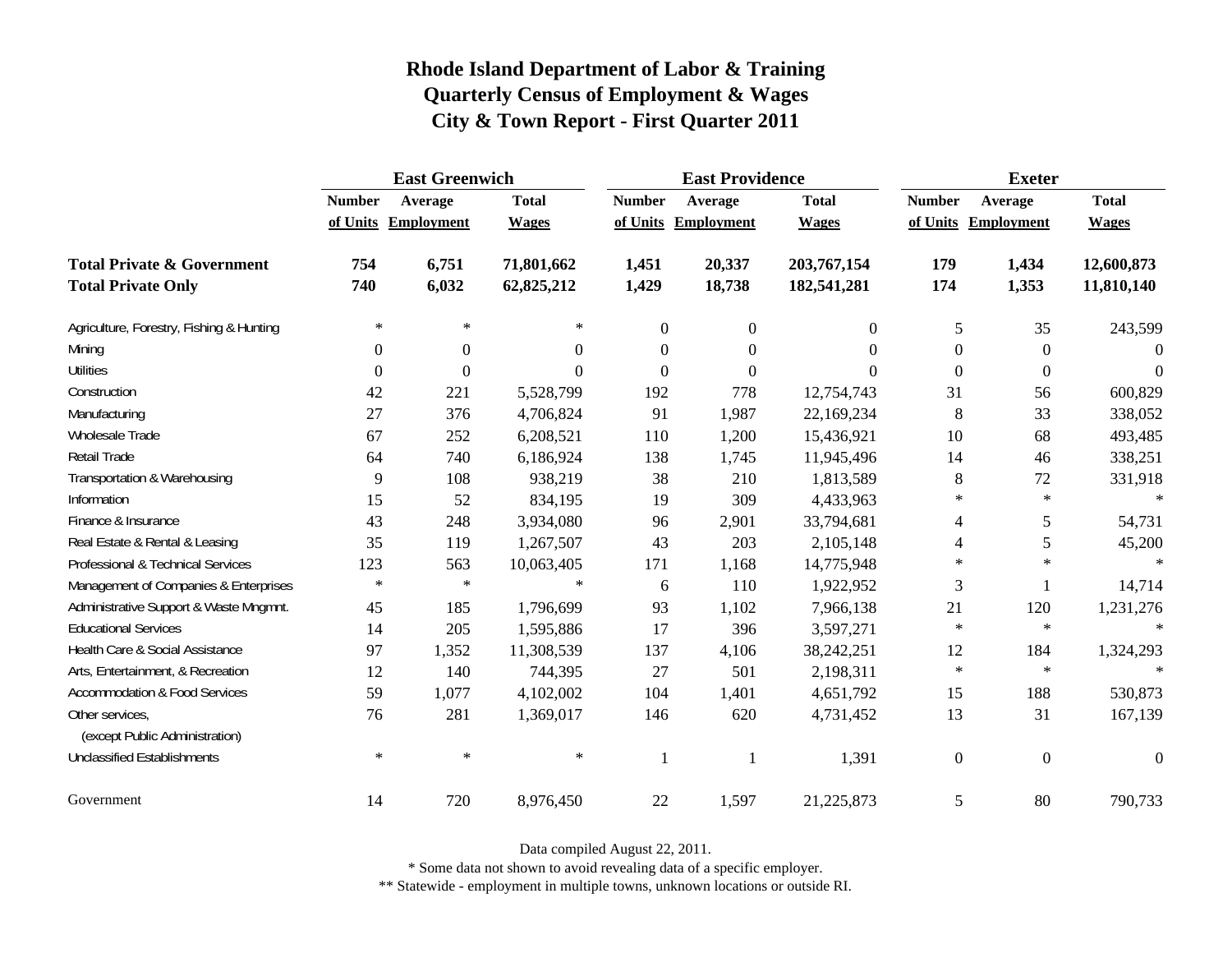|                                                   | Foster           |                     |                  |               | <b>Glocester</b> |              | Hopkinton     |                     |              |
|---------------------------------------------------|------------------|---------------------|------------------|---------------|------------------|--------------|---------------|---------------------|--------------|
|                                                   | <b>Number</b>    | Average             | <b>Total</b>     | <b>Number</b> | Average          | <b>Total</b> | <b>Number</b> | Average             | <b>Total</b> |
|                                                   |                  | of Units Employment | <b>Wages</b>     | of Units      | Employment       | <b>Wages</b> |               | of Units Employment | <b>Wages</b> |
| <b>Total Private &amp; Government</b>             | 97               | 395                 | 3,352,532        | 204           | 1,493            | 11,552,121   | 196           | 1,120               | 10,262,961   |
| <b>Total Private Only</b>                         | 91               | 295                 | 2,393,684        | 187           | 982              | 6,887,687    | 185           | 1,002               | 9,051,963    |
| Agriculture, Forestry, Fishing & Hunting          | $\ast$           | $\ast$              | $\ast$           | $\ast$        | $\ast$           | $\ast$       | 4             | 7                   | 26,899       |
| Mining                                            | $\Omega$         | $\boldsymbol{0}$    | $\theta$         | $\Omega$      | $\Omega$         | $\Omega$     | ∗             | $\ast$              |              |
| <b>Utilities</b>                                  | $\theta$         | $\Omega$            | $\theta$         | $\Omega$      | $\Omega$         | $\theta$     | $\mathbf{0}$  | $\boldsymbol{0}$    | $\Omega$     |
| Construction                                      | 21               | 29                  | 260,557          | 57            | 109              | 953,746      | 51            | 118                 | 969,290      |
| Manufacturing                                     | 5                | 6                   | 45,670           | $\ast$        | $\ast$           | $\ast$       | 23            | 365                 | 4,337,123    |
| <b>Wholesale Trade</b>                            | 3                | 5                   | 10,947           | 5             | 3                | 41,381       | 6             | 23                  | 347,408      |
| Retail Trade                                      | 5                | 17                  | 62,896           | 20            | 190              | 926,822      | 18            | 104                 | 593,502      |
| Transportation & Warehousing                      | $\ast$           | $\ast$              | $\ast$           | 6             | 58               | 493,894      | $\ast$        | $\ast$              | $\ast$       |
| Information                                       | $\ast$           | $\ast$              | $\ast$           | 4             | 19               | 91,626       | 5             | 16                  | 66,854       |
| Finance & Insurance                               | $\ast$           | $\ast$              | $\ast$           | 8             | 25               | 223,459      | $\ast$        | $\ast$              | $\star$      |
| Real Estate & Rental & Leasing                    | $\ast$           | $\ast$              | $\ast$           | $\star$       | $\ast$           | $\ast$       | 3             | 1                   | 1,750        |
| Professional & Technical Services                 | 8                | 13                  | 155,879          | 12            | 66               | 1,523,912    | 12            | 53                  | 911,645      |
| Management of Companies & Enterprises             | $\ast$           | $\ast$              | $\ast$           | $\ast$        | $\ast$           | $\ast$       | $\ast$        | $\ast$              | $\ast$       |
| Administrative Support & Waste Mngmnt.            | 16               | 10                  | 32,517           | 9             | 15               | 77,234       | 15            | 15                  | 79,885       |
| <b>Educational Services</b>                       | $\ast$           | $\ast$              | $\ast$           | $\star$       | $\ast$           | $\ast$       | $\ast$        | $\ast$              |              |
| Health Care & Social Assistance                   | 8                | 65                  | 391,709          | 14            | 290              | 1,672,344    | 16            | 173                 | 1,144,148    |
| Arts, Entertainment, & Recreation                 | $\ast$           | $\ast$              | $\ast$           | 3             | $\overline{7}$   | 52,143       | 6             | 53                  | 178,324      |
| <b>Accommodation &amp; Food Services</b>          | 6                | 33                  | 86,027           | 18            | 147              | 414,854      | 7             | 27                  | 75,129       |
| Other services,<br>(except Public Administration) | 5                | 9                   | 36,064           | 22            | 40               | 310,259      | 12            | 35                  | 148,194      |
| <b>Unclassified Establishments</b>                | $\boldsymbol{0}$ | $\boldsymbol{0}$    | $\boldsymbol{0}$ | $\ast$        | $\ast$           | $\ast$       | $\mathbf{0}$  | $\boldsymbol{0}$    | $\Omega$     |
| Government                                        | 6                | 100                 | 958,848          | 17            | 512              | 4,664,434    | 11            | 118                 | 1,210,998    |

Data compiled August 22, 2011.

\* Some data not shown to avoid revealing data of a specific employer.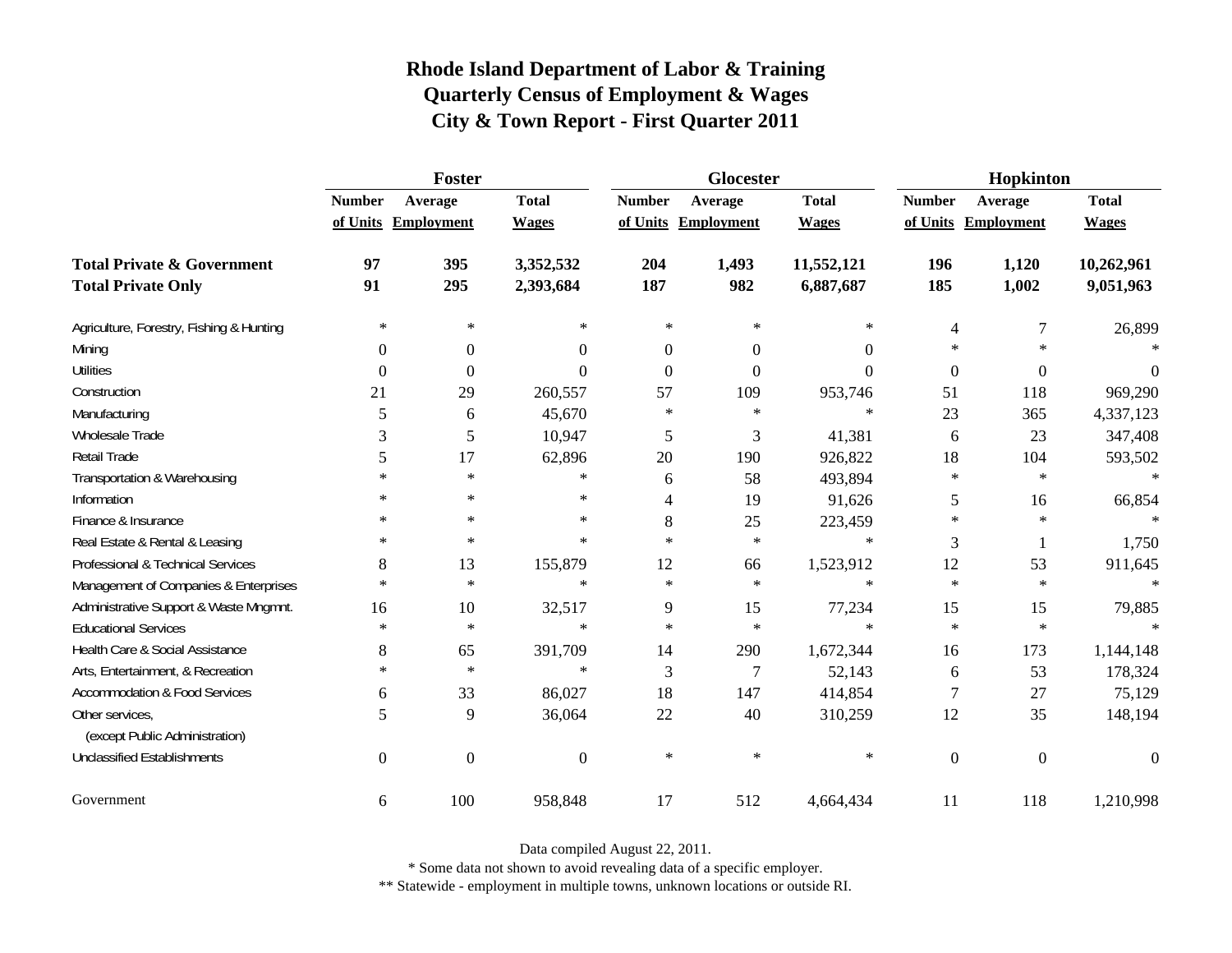|                                                   | <b>Jamestown</b> |                     |                  |                  | <b>Johnston</b>   |                  | <b>Lincoln</b>   |                   |                  |
|---------------------------------------------------|------------------|---------------------|------------------|------------------|-------------------|------------------|------------------|-------------------|------------------|
|                                                   | <b>Number</b>    | Average             | <b>Total</b>     | <b>Number</b>    | Average           | <b>Total</b>     | <b>Number</b>    | Average           | <b>Total</b>     |
|                                                   |                  | of Units Employment | <b>Wages</b>     | of Units         | <b>Employment</b> | <b>Wages</b>     | of Units         | <b>Employment</b> | <b>Wages</b>     |
| <b>Total Private &amp; Government</b>             | 196              | 1,042               | 8,932,919        | 1,045            | 10,516            | 127,106,923      | 750              | 12,349            | 148,784,512      |
| <b>Total Private Only</b>                         | 182              | 757                 | 6,404,504        | 1,032            | 9,513             | 112,289,902      | 728              | 11,156            | 134,012,368      |
| Agriculture, Forestry, Fishing & Hunting          | $\ast$           | $\ast$              | $\ast$           | 10               | 15                | 40,303           | $\ast$           | $\ast$            |                  |
| Mining                                            | 0                | $\boldsymbol{0}$    | $\boldsymbol{0}$ | $\star$          | $\ast$            | $\ast$           | $\mathbf{0}$     | $\boldsymbol{0}$  | $\theta$         |
| <b>Utilities</b>                                  | 0                | $\boldsymbol{0}$    | $\theta$         | $\star$          | $\ast$            | $\ast$           | $\ast$           | $\ast$            |                  |
| Construction                                      | 21               | 52                  | 531,445          | 172              | 530               | 6,027,511        | 91               | 549               | 6,578,522        |
| Manufacturing                                     | 4                | 9                   | 54,911           | 85               | 1,062             | 8,224,643        | 39               | 1,703             | 25,359,408       |
| Wholesale Trade                                   | 13               | 35                  | 780,335          | 56               | 312               | 3,719,417        | 71               | 625               | 8,678,702        |
| Retail Trade                                      | 13               | 105                 | 482,258          | 133              | 1,490             | 10,438,174       | 56               | 900               | 6,062,196        |
| Transportation & Warehousing                      | $\ast$           | $\ast$              | $\ast$           | 39               | 228               | 2,159,851        | 20               | 520               | 6,337,007        |
| Information                                       | 4                | 12                  | 111,382          | 10               | 50                | 1,256,397        | 17               | 293               | 4,009,410        |
| Finance & Insurance                               | 5                | 12                  | 217,113          | 27               | 1,339             | 47,865,690       | 33               | 2,344             | 37,362,340       |
| Real Estate & Rental & Leasing                    | 7                | 23                  | 132,597          | 31               | 254               | 2,559,102        | 21               | 41                | 353,651          |
| Professional & Technical Services                 | 35               | 86                  | 1,108,535        | 67               | 155               | 1,421,674        | 108              | 646               | 11,565,661       |
| Management of Companies & Enterprises             | $\ast$           | $\ast$              | $\ast$           | $\ast$           | $\ast$            | $\ast$           | 9                | 221               | 4,366,562        |
| Administrative Support & Waste Mngmnt.            | 16               | 42                  | 311,525          | 99               | 1,106             | 7,929,094        | 48               | 316               | 1,847,275        |
| <b>Educational Services</b>                       | 3                | $\mathbf{0}$        | $\overline{0}$   | 11               | 24                | 137,743          | 11               | 111               | 1,083,633        |
| Health Care & Social Assistance                   | 12               | 125                 | 1,078,569        | 94               | 1,399             | 12,269,215       | 61               | 850               | 6,643,445        |
| Arts, Entertainment, & Recreation                 | 7                | 49                  | 404,429          | 6                | 33                | 158,778          | 16               | 982               | 7,762,896        |
| <b>Accommodation &amp; Food Services</b>          | 12               | 117                 | 400,799          | 76               | 880               | 2,886,023        | 56               | 739               | 2,713,764        |
| Other services,<br>(except Public Administration) | 25               | 71                  | 583,745          | 112              | 481               | 3,053,324        | 68               | 216               | 1,172,650        |
| <b>Unclassified Establishments</b>                | $\ast$           | $\ast$              | $\ast$           | $\boldsymbol{0}$ | $\boldsymbol{0}$  | $\boldsymbol{0}$ | $\boldsymbol{0}$ | $\boldsymbol{0}$  | $\boldsymbol{0}$ |
| Government                                        | 14               | 285                 | 2,528,415        | 13               | 1,003             | 14,817,021       | 22               | 1,193             | 14,772,144       |

Data compiled August 22, 2011.

\* Some data not shown to avoid revealing data of a specific employer.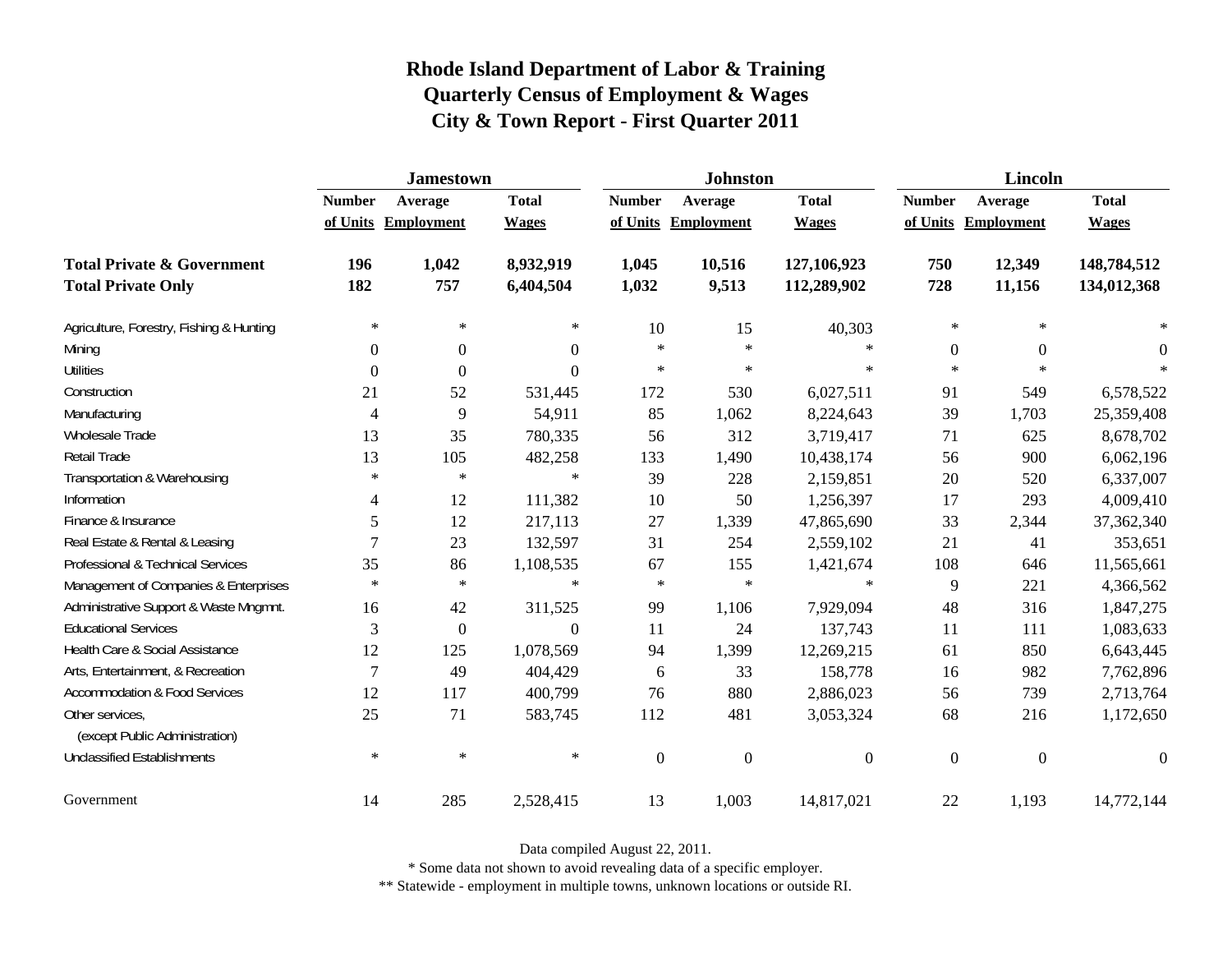|                                                   | <b>Little Compton</b> |                     |                |                  | <b>Middletown</b>   |                  | <b>Narragansett</b> |                     |              |
|---------------------------------------------------|-----------------------|---------------------|----------------|------------------|---------------------|------------------|---------------------|---------------------|--------------|
|                                                   | <b>Number</b>         | Average             | <b>Total</b>   | <b>Number</b>    | Average             | <b>Total</b>     | <b>Number</b>       | Average             | <b>Total</b> |
|                                                   |                       | of Units Employment | <b>Wages</b>   |                  | of Units Employment | <b>Wages</b>     |                     | of Units Employment | <b>Wages</b> |
| <b>Total Private &amp; Government</b>             | 151                   | 519                 | 5,734,465      | 760              | 10,333              | 104,356,044      | 476                 | 3,591               | 32,109,203   |
| <b>Total Private Only</b>                         | 145                   | 396                 | 4,622,160      | 747              | 9,585               | 96,240,250       | 457                 | 2,575               | 18,306,975   |
| Agriculture, Forestry, Fishing & Hunting          | $\,8\,$               | 15                  | 50,861         | 6                | 42                  | 273,914          | 6                   | 11                  | 97,017       |
| Mining                                            | $\Omega$              | $\boldsymbol{0}$    | $\Omega$       | $\ast$           | $\ast$              | $\ast$           | $\theta$            | $\overline{0}$      | 0            |
| <b>Utilities</b>                                  | $\boldsymbol{0}$      | $\boldsymbol{0}$    | $\Omega$       | $\ast$           | $\ast$              | $\ast$           | $\theta$            | $\boldsymbol{0}$    | $\Omega$     |
| Construction                                      | 30                    | 104                 | 935,421        | 71               | 298                 | 3,427,149        | 42                  | 66                  | 588,538      |
| Manufacturing                                     | $\ast$                | $\ast$              | $\ast$         | 15               | 297                 | 6,088,797        | 18                  | 82                  | 1,005,731    |
| Wholesale Trade                                   | 6                     | $8\,$               | 121,580        | 34               | 136                 | 1,798,149        | 24                  | 86                  | 778,595      |
| <b>Retail Trade</b>                               | 7                     | 25                  | 108,025        | 102              | 1,456               | 9,620,149        | 48                  | 586                 | 3,234,384    |
| Transportation & Warehousing                      | $\ast$                | $\ast$              | $\ast$         | 11               | 120                 | 930,771          | $8\phantom{.0}$     | 73                  | 577,173      |
| Information                                       | $\ast$                | $\ast$              | $\ast$         | 11               | 282                 | 5,223,696        | 6                   | 18                  | 567,146      |
| Finance & Insurance                               | $\ast$                | $\ast$              | $\ast$         | 29               | 569                 | 9,278,925        | 15                  | 39                  | 1,370,529    |
| Real Estate & Rental & Leasing                    | 5                     | 6                   | 72,037         | 37               | 105                 | 910,943          | 27                  | 85                  | 741,972      |
| Professional & Technical Services                 | 16                    | 14                  | 1,669,081      | 112              | 2,042               | 32,964,097       | 50                  | 87                  | 1,392,659    |
| Management of Companies & Enterprises             | $\Omega$              | $\boldsymbol{0}$    | $\Omega$       | 5                | 277                 | 3,710,385        | $\ast$              | $\ast$              | $\ast$       |
| Administrative Support & Waste Mngmnt.            | 21                    | 36                  | 320,210        | 45               | 166                 | 1,397,583        | 32                  | 51                  | 508,517      |
| <b>Educational Services</b>                       | $\ast$                | $\ast$              | $\ast$         | 11               | 270                 | 2,557,173        | 6                   | 3                   | 25,877       |
| Health Care & Social Assistance                   | $\ast$                | $\ast$              | $\ast$         | 76               | 1,596               | 9,913,174        | 43                  | 412                 | 3,431,748    |
| Arts, Entertainment, & Recreation                 | 7                     | 17                  | 184,565        | 13               | 114                 | 503,782          | 15                  | 58                  | 387,675      |
| <b>Accommodation &amp; Food Services</b>          | 10                    | 41                  | 96,557         | 91               | 1,305               | 5,058,114        | 72                  | 779                 | 2,468,577    |
| Other services,<br>(except Public Administration) | 22                    | 62                  | 291,522        | 76               | 482                 | 2,008,432        | 43                  | 137                 | 816,207      |
| <b>Unclassified Establishments</b>                | $\boldsymbol{0}$      | $\boldsymbol{0}$    | $\overline{0}$ | $\boldsymbol{0}$ | $\boldsymbol{0}$    | $\boldsymbol{0}$ | $\ast$              | $\ast$              | $\ast$       |
| Government                                        | 6                     | 121                 | 1,112,305      | 13               | 747                 | 8,115,794        | 19                  | 1,016               | 13,802,228   |

Data compiled August 22, 2011.

\* Some data not shown to avoid revealing data of a specific employer.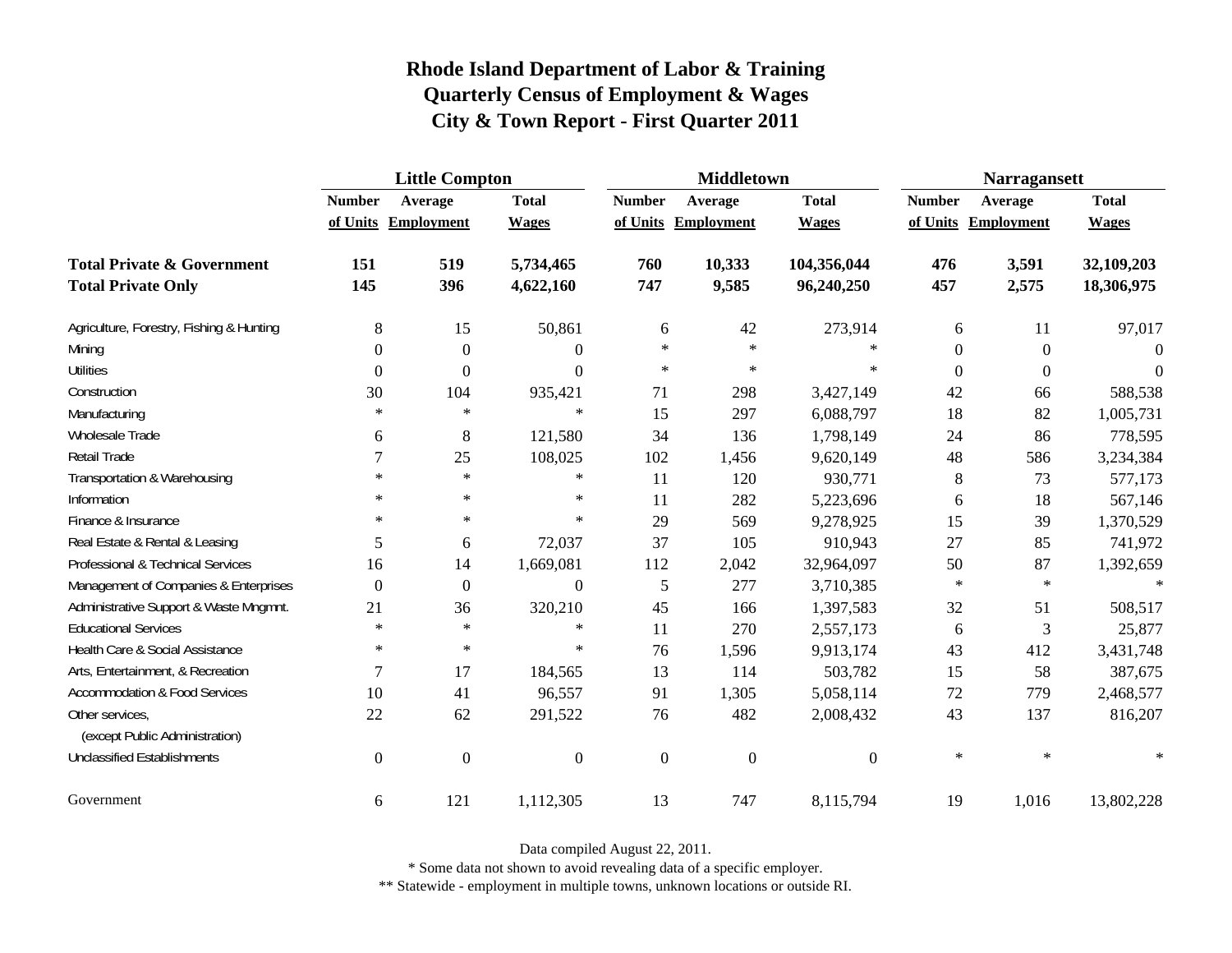|                                                   | <b>Newport</b> |                     |                |                  | <b>New Shoreham</b> |                  | <b>North Kingstown</b> |                     |              |
|---------------------------------------------------|----------------|---------------------|----------------|------------------|---------------------|------------------|------------------------|---------------------|--------------|
|                                                   | <b>Number</b>  | Average             | <b>Total</b>   | <b>Number</b>    | Average             | <b>Total</b>     | <b>Number</b>          | Average             | <b>Total</b> |
|                                                   |                | of Units Employment | <b>Wages</b>   |                  | of Units Employment | <b>Wages</b>     |                        | of Units Employment | <b>Wages</b> |
| <b>Total Private &amp; Government</b>             | 1,243          | 16,010              | 187,091,613    | 213              | 404                 | 4,098,183        | 988                    | 14,137              | 147,008,201  |
| <b>Total Private Only</b>                         | 1,208          | 10,766              | 86,702,758     | 199              | 287                 | 3,019,600        | 967                    | 12,633              | 128,868,687  |
| Agriculture, Forestry, Fishing & Hunting          | 5              | 25                  | 210,493        | 3                | $\overline{c}$      | 2,827            | 11                     | 17                  | 241,093      |
| Mining                                            | 0              | $\overline{0}$      | 0              | $\boldsymbol{0}$ | $\mathbf{0}$        | $\boldsymbol{0}$ | $\boldsymbol{0}$       | $\theta$            | $\Omega$     |
| <b>Utilities</b>                                  | 0              | $\Omega$            | $\overline{0}$ | $\ast$           | $\star$             | $\ast$           | $\ast$                 | $\ast$              |              |
| Construction                                      | 94             | 340                 | 3,775,092      | 36               | 73                  | 708,925          | 110                    | 299                 | 3,081,246    |
| Manufacturing                                     | 30             | 129                 | 1,372,971      | 5                | 6                   | 54,286           | 69                     | 4,479               | 61,199,449   |
| Wholesale Trade                                   | 51             | 142                 | 2,259,023      | $\star$          | $\ast$              | $\ast$           | 95                     | 503                 | 7,464,511    |
| Retail Trade                                      | 195            | 1,312               | 7,455,328      | 36               | 51                  | 340,948          | 104                    | 1,910               | 12,092,811   |
| Transportation & Warehousing                      | 46             | 222                 | 1,475,925      | 4                | 4                   | 23,872           | 37                     | 444                 | 3,982,338    |
| Information                                       | 27             | 227                 | 2,157,294      | $\ast$           | $\ast$              | $\ast$           | 17                     | 225                 | 3,393,292    |
| Finance & Insurance                               | 39             | 198                 | 3,270,562      | $\ast$           | $\ast$              | $\ast$           | 40                     | 213                 | 3,263,119    |
| Real Estate & Rental & Leasing                    | 52             | 355                 | 2,780,799      | 14               | 30                  | 172,597          | 22                     | 49                  | 382,460      |
| Professional & Technical Services                 | 133            | 592                 | 9,100,591      | 5                | 4                   | 25,982           | 125                    | 376                 | 5,756,964    |
| Management of Companies & Enterprises             | $\ast$         | $\ast$              | $\ast$         | $\star$          | $\ast$              | $\ast$           | 13                     | 614                 | 6,389,838    |
| Administrative Support & Waste Mngmnt.            | 77             | 450                 | 4,261,022      | 11               | 13                  | 132,587          | 67                     | 399                 | 2,680,792    |
| <b>Educational Services</b>                       | 15             | 795                 | 6,810,848      | $\ast$           | $\ast$              | $\ast$           | 20                     | 135                 | 954,897      |
| Health Care & Social Assistance                   | 83             | 1,743               | 16,690,992     | $\ast$           | $\ast$              | $\ast$           | 72                     | 1,535               | 10,293,206   |
| Arts, Entertainment, & Recreation                 | 46             | 615                 | 4,682,381      | 9                | 8                   | 283,634          | 25                     | 165                 | 931,294      |
| <b>Accommodation &amp; Food Services</b>          | 171            | 2,790               | 14,081,454     | 52               | 40                  | 298,750          | 58                     | 751                 | 2,437,695    |
| Other services,<br>(except Public Administration) | 135            | 648                 | 4,522,819      | 14               | 15                  | 96,380           | 80                     | 424                 | 2,225,479    |
| <b>Unclassified Establishments</b>                | $\ast$         | $\ast$              | $\ast$         | $\mathbf{0}$     | $\boldsymbol{0}$    | $\boldsymbol{0}$ | $\ast$                 | $\ast$              | $\ast$       |
| Government                                        | 35             | 5,244               | 100,388,855    | 14               | 115                 | 1,078,583        | 21                     | 1,505               | 18,139,514   |

Data compiled August 22, 2011.

\* Some data not shown to avoid revealing data of a specific employer.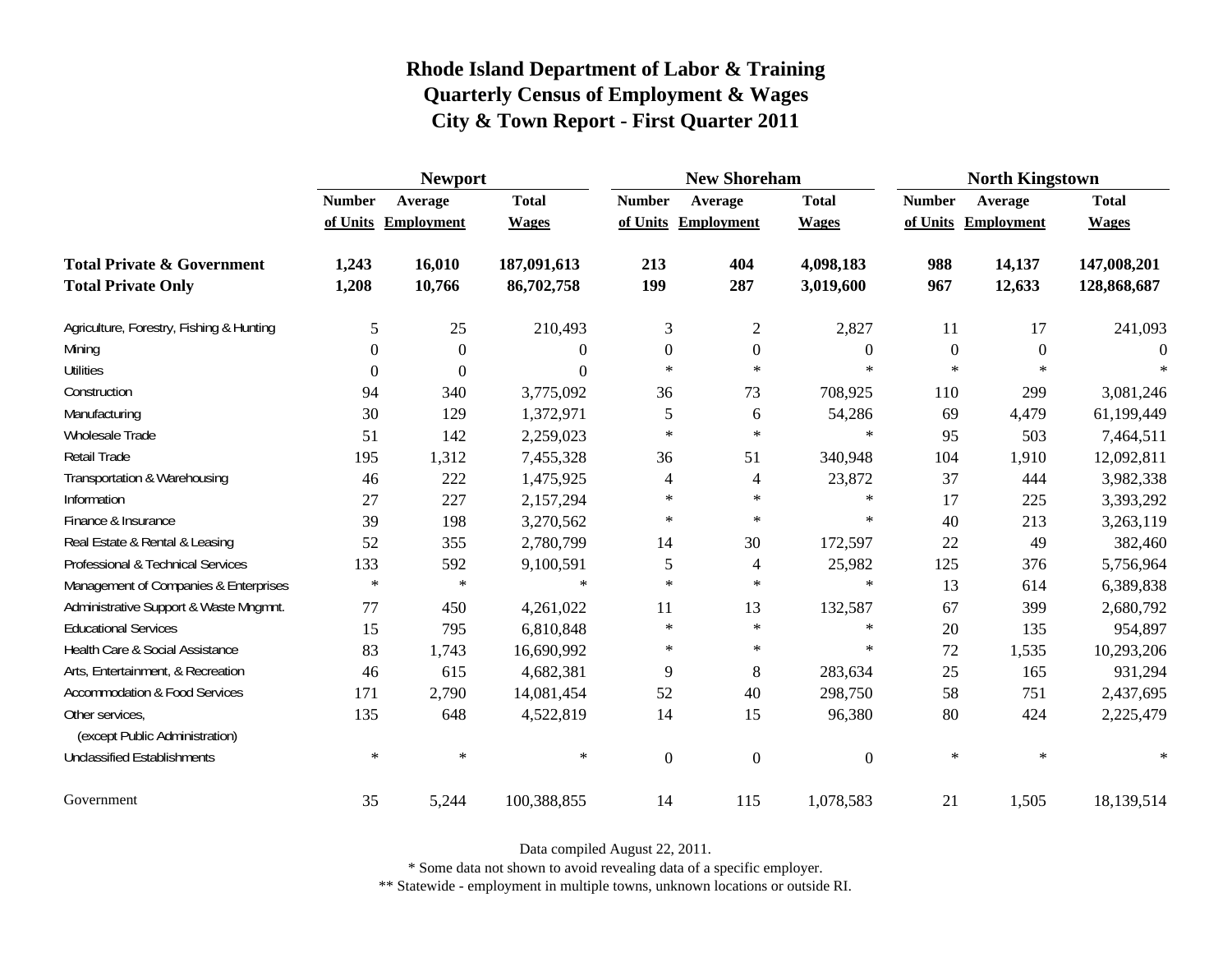|                                                   | <b>North Providence</b> |                     |              |                  | <b>North Smithfield</b> |                  | <b>Pawtucket</b> |                     |              |
|---------------------------------------------------|-------------------------|---------------------|--------------|------------------|-------------------------|------------------|------------------|---------------------|--------------|
|                                                   | <b>Number</b>           | Average             | <b>Total</b> | <b>Number</b>    | Average                 | <b>Total</b>     | <b>Number</b>    | Average             | <b>Total</b> |
|                                                   |                         | of Units Employment | <b>Wages</b> |                  | of Units Employment     | <b>Wages</b>     |                  | of Units Employment | <b>Wages</b> |
| <b>Total Private &amp; Government</b>             | 713                     | 6,911               | 57,902,509   | 369              | 4,122                   | 34,096,004       | 1,521            | 23,593              | 260,033,077  |
| <b>Total Private Only</b>                         | 703                     | 5,944               | 46,924,001   | 360              | 3,703                   | 29,166,704       | 1,497            | 21,343              | 227,796,541  |
| Agriculture, Forestry, Fishing & Hunting          | $\ast$                  | $\ast$              | $\ast$       | $\ast$           | $\ast$                  | $\ast$           | $\overline{0}$   | $\overline{0}$      | 0            |
| Mining                                            | $\boldsymbol{0}$        | $\boldsymbol{0}$    | $\Omega$     | $\ast$           | $\ast$                  | $\ast$           | $\mathbf{0}$     | $\overline{0}$      | $\Omega$     |
| <b>Utilities</b>                                  | $\mathbf{0}$            | $\overline{0}$      | $\Omega$     | $\boldsymbol{0}$ | $\boldsymbol{0}$        | $\boldsymbol{0}$ | $*$              | $\ast$              |              |
| Construction                                      | 80                      | 207                 | 2,507,312    | 65               | 105                     | 914,503          | 132              | 789                 | 10,104,196   |
| Manufacturing                                     | 39                      | 291                 | 2,045,013    | 20               | 472                     | 4,652,926        | 140              | 3,766               | 35,256,794   |
| Wholesale Trade                                   | 31                      | 190                 | 2,303,591    | 23               | 138                     | 1,862,893        | 81               | 560                 | 6,510,522    |
| Retail Trade                                      | 105                     | 962                 | 5,694,873    | 35               | 687                     | 4,174,717        | 165              | 1,384               | 8,744,164    |
| Transportation & Warehousing                      | 17                      | 114                 | 686,082      | 14               | 363                     | 3,538,290        | 38               | 483                 | 3,906,597    |
| Information                                       | $\overline{7}$          | 28                  | 259,527      | $\ast$           | $\ast$                  | $\ast$           | 20               | 114                 | 2,119,172    |
| Finance & Insurance                               | 27                      | 143                 | 1,496,740    | 12               | 44                      | 566,810          | 55               | 851                 | 11,699,830   |
| Real Estate & Rental & Leasing                    | 31                      | 117                 | 852,400      | 11               | 23                      | 238,111          | 53               | 193                 | 1,601,189    |
| Professional & Technical Services                 | 67                      | 190                 | 2,000,850    | 46               | 258                     | 3,136,612        | 124              | 645                 | 7,241,377    |
| Management of Companies & Enterprises             | $\ast$                  | $\ast$              | $\ast$       | $\overline{0}$   | $\overline{0}$          | $\boldsymbol{0}$ | $\ast$           | $\ast$              | $\star$      |
| Administrative Support & Waste Mngmnt.            | 47                      | 266                 | 1,254,923    | 24               | 90                      | 754,048          | 92               | 1,815               | 12,407,917   |
| <b>Educational Services</b>                       | $\ast$                  | $\ast$              | $\ast$       | $\ast$           | $\ast$                  | $\ast$           | 25               | 371                 | 2,753,650    |
| Health Care & Social Assistance                   | 76                      | 2,424               | 23,479,928   | 42               | 906                     | 6,526,111        | 187              | 5,627               | 53,778,754   |
| Arts, Entertainment, & Recreation                 | 7                       | 33                  | 89,471       | 6                | 43                      | 209,236          | 19               | 176                 | 1,233,051    |
| <b>Accommodation &amp; Food Services</b>          | 66                      | 664                 | 2,325,016    | 19               | 370                     | 1,023,220        | 136              | 1,509               | 5,003,241    |
| Other services,<br>(except Public Administration) | 98                      | 290                 | 1,716,165    | 34               | 160                     | 1,087,918        | 212              | 1,325               | 7,457,967    |
| <b>Unclassified Establishments</b>                | $\ast$                  | $\ast$              | $\ast$       | $\mathbf{0}$     | $\mathbf{0}$            | $\boldsymbol{0}$ | 4                | 6                   | 18,058       |
| Government                                        | 10                      | 967                 | 10,978,508   | $\mathbf{9}$     | 418                     | 4,929,300        | 24               | 2,250               | 32,236,536   |

Data compiled August 22, 2011.

\* Some data not shown to avoid revealing data of a specific employer.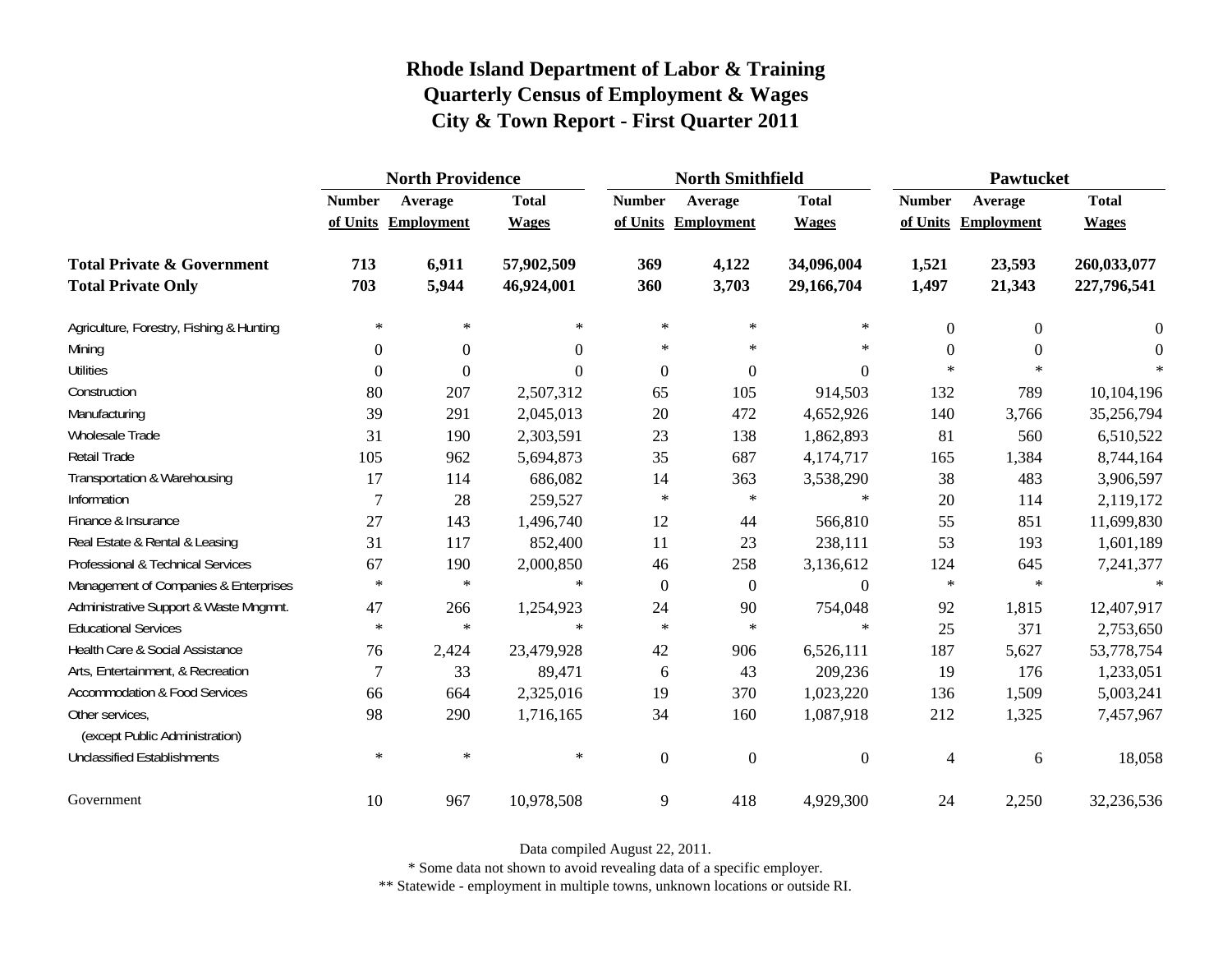|                                                   | Portsmouth    |                     |                  |               | Providence          |               | <b>Richmond</b>  |                     |                  |
|---------------------------------------------------|---------------|---------------------|------------------|---------------|---------------------|---------------|------------------|---------------------|------------------|
|                                                   | <b>Number</b> | Average             | <b>Total</b>     | <b>Number</b> | Average             | <b>Total</b>  | <b>Number</b>    | Average             | <b>Total</b>     |
|                                                   |               | of Units Employment | <b>Wages</b>     |               | of Units Employment | <b>Wages</b>  |                  | of Units Employment | <b>Wages</b>     |
| <b>Total Private &amp; Government</b>             | 520           | 5,210               | 68,716,496       | 5,531         | 106,306             | 1,302,261,662 | 151              | 1,718               | 15,731,296       |
| <b>Total Private Only</b>                         | 504           | 4,532               | 60,932,894       | 5,420         | 91,224              | 1,076,002,201 | 144              | 1,010               | 6,989,113        |
| Agriculture, Forestry, Fishing & Hunting          | 14            | 29                  | 187,060          | $\ast$        | $\ast$              | $\ast$        | 8                | 16                  | 171,615          |
| Mining                                            | $\mathbf{0}$  | $\boldsymbol{0}$    | $\boldsymbol{0}$ | $\ast$        | $\ast$              | $\star$       | $\ast$           | $\star$             | $\ast$           |
| <b>Utilities</b>                                  | $\ast$        | $\ast$              | $\ast$           | 6             | 496                 | 11,211,482    | $\boldsymbol{0}$ | $\boldsymbol{0}$    | $\boldsymbol{0}$ |
| Construction                                      | 74            | 211                 | 2,123,543        | 270           | 1,758               | 28,910,358    | 22               | 67                  | 580,661          |
| Manufacturing                                     | 25            | 1,758               | 38,073,122       | 277           | 4,641               | 43,563,277    | 5                | 77                  | 850,130          |
| Wholesale Trade                                   | 29            | 108                 | 1,457,606        | 224           | 2,245               | 32,862,115    | $\overline{7}$   | 30                  | 420,374          |
| <b>Retail Trade</b>                               | 58            | 451                 | 3,025,372        | 623           | 6,593               | 36,187,930    | 22               | 308                 | 1,925,195        |
| Transportation & Warehousing                      | $\,8\,$       | 84                  | 522,635          | 71            | 653                 | 5,469,209     | $\ast$           | $\ast$              | $\ast$           |
| Information                                       | 10            | 79                  | 1,236,946        | 157           | 3,302               | 70,494,857    | $\ast$           | $\ast$              | $\ast$           |
| Finance & Insurance                               | 18            | 62                  | 854,361          | 321           | 4,795               | 116,232,970   | 4                | 42                  | 491,299          |
| Real Estate & Rental & Leasing                    | 15            | 80                  | 699,466          | 184           | 1,343               | 13,062,345    | $\Omega$         | $\overline{0}$      | $\Omega$         |
| Professional & Technical Services                 | 66            | 159                 | 2,612,821        | 869           | 6,121               | 96,118,739    | 10               | 49                  | 464,041          |
| Management of Companies & Enterprises             | $\ast$        | $\ast$              | $\ast$           | 42            | 1,502               | 51,511,113    | $\mathbf{0}$     | $\boldsymbol{0}$    | $\Omega$         |
| Administrative Support & Waste Mngmnt.            | 27            | 133                 | 857,141          | 291           | 6,845               | 46,858,400    | 13               | 43                  | 310,859          |
| <b>Educational Services</b>                       | 15            | 276                 | 2,478,311        | 109           | 11,930              | 142,006,405   | $\ast$           | $\star$             | $\star$          |
| Health Care & Social Assistance                   | 34            | 525                 | 3,724,526        | 577           | 25,488              | 308,732,472   | 10               | 87                  | 656,939          |
| Arts, Entertainment, & Recreation                 | 10            | 52                  | 323,810          | 57            | 1,004               | 5,553,900     | $\overline{7}$   | 74                  | 237,865          |
| <b>Accommodation &amp; Food Services</b>          | 39            | 341                 | 1,355,004        | 534           | 8,079               | 35,466,078    | 16               | 177                 | 580,335          |
| Other services,<br>(except Public Administration) | 55            | 169                 | 1,248,946        | 795           | 4,411               | 31,614,395    | 12               | 27                  | 126,459          |
| <b>Unclassified Establishments</b>                | $\ast$        | $\ast$              | $\ast$           | $\ast$        | $\ast$              | $\ast$        | $\boldsymbol{0}$ | $\overline{0}$      | $\boldsymbol{0}$ |
| Government                                        | 16            | 678                 | 7,783,602        | 111           | 15,082              | 226,259,461   | $\overline{7}$   | 709                 | 8,742,183        |

Data compiled August 22, 2011.

\* Some data not shown to avoid revealing data of a specific employer.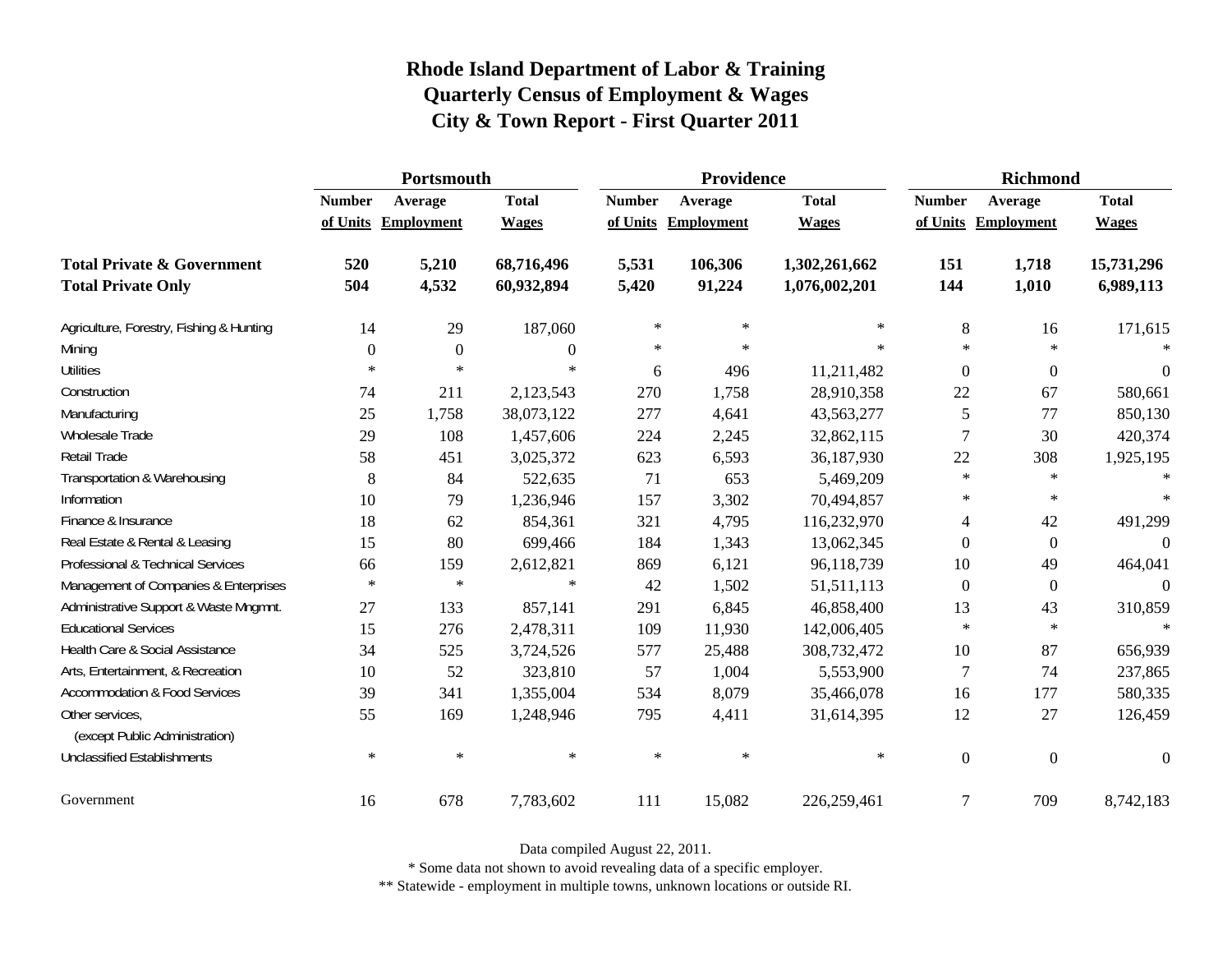|                                                   | <b>Scituate</b>  |                     |                  |                  | Smithfield     |                  | <b>South Kingstown</b> |                     |                  |
|---------------------------------------------------|------------------|---------------------|------------------|------------------|----------------|------------------|------------------------|---------------------|------------------|
|                                                   | <b>Number</b>    | Average             | <b>Total</b>     | <b>Number</b>    | Average        | <b>Total</b>     | <b>Number</b>          | Average             | <b>Total</b>     |
|                                                   |                  | of Units Employment | <b>Wages</b>     | of Units         | Employment     | <b>Wages</b>     |                        | of Units Employment | <b>Wages</b>     |
| <b>Total Private &amp; Government</b>             | 260              | 1,471               | 13,158,238       | 837              | 13,533         | 221,505,101      | 982                    | 13,070              | 137,295,788      |
| <b>Total Private Only</b>                         | 247              | 839                 | 5,641,070        | 822              | 12,901         | 213,975,410      | 959                    | 9,138               | 89,889,868       |
| Agriculture, Forestry, Fishing & Hunting          | 12               | 18                  | 99,121           | $\ast$           | $\ast$         | $\ast$           | 17                     | 21                  | 178,596          |
| Mining                                            | $\theta$         | $\boldsymbol{0}$    | $\boldsymbol{0}$ | $\ast$           | $\ast$         | $\ast$           | $\ast$                 | $\ast$              | $\ast$           |
| <b>Utilities</b>                                  | 0                | $\boldsymbol{0}$    | $\overline{0}$   | $\boldsymbol{0}$ | $\overline{0}$ | $\boldsymbol{0}$ | $\ast$                 | $\ast$              |                  |
| Construction                                      | 64               | 130                 | 1,128,958        | 137              | 644            | 8,824,371        | 110                    | 243                 | 2,185,498        |
| Manufacturing                                     | 11               | 22                  | 186,370          | 68               | 1,392          | 17,998,935       | 28                     | 496                 | 9,414,737        |
| Wholesale Trade                                   | 9                | 18                  | 210,798          | 59               | 738            | 13,894,905       | 51                     | 886                 | 24,019,520       |
| Retail Trade                                      | 17               | 183                 | 1,098,804        | 116              | 1,848          | 9,797,785        | 118                    | 1,203               | 7,514,970        |
| Transportation & Warehousing                      | 12               | 41                  | 185,300          | 14               | 69             | 703,940          | 9                      | 162                 | 662,370          |
| Information                                       | 5                | 23                  | 148,567          | 15               | 212            | 3,423,312        | 17                     | 166                 | 1,882,180        |
| Finance & Insurance                               | 9                | 15                  | 273,107          | 48               | 2,940          | 106,336,847      | 37                     | 273                 | 3,529,016        |
| Real Estate & Rental & Leasing                    | 4                | 7                   | 68,807           | 19               | 61             | 796,736          | 22                     | 200                 | 982,217          |
| Professional & Technical Services                 | 29               | 88                  | 766,805          | 78               | 289            | 3,140,220        | 106                    | 344                 | 4,446,401        |
| Management of Companies & Enterprises             | $\theta$         | $\boldsymbol{0}$    | $\overline{0}$   | 6                | 296            | 16,321,082       | 5                      | 20                  | 583,793          |
| Administrative Support & Waste Mngmnt.            | 18               | 20                  | 133,597          | 41               | 449            | 4,742,437        | 70                     | 209                 | 1,445,916        |
| <b>Educational Services</b>                       | $\Omega$         | $\boldsymbol{0}$    | $\theta$         | $\ast$           | $\ast$         | $\ast$           | 26                     | 276                 | 1,993,713        |
| Health Care & Social Assistance                   | 17               | 84                  | 503,230          | 58               | 1,424          | 8,849,136        | 108                    | 2,541               | 21,301,371       |
| Arts, Entertainment, & Recreation                 | 3                | 5                   | 9,054            | 9                | 46             | 221,389          | 28                     | 154                 | 856,007          |
| <b>Accommodation &amp; Food Services</b>          | 13               | 117                 | 322,294          | 69               | 1,095          | 4,197,175        | 103                    | 1,203               | 4,225,598        |
| Other services,<br>(except Public Administration) | 24               | 68                  | 506,258          | 70               | 603            | 4,461,296        | 101                    | 721                 | 4,401,122        |
| <b>Unclassified Establishments</b>                | $\boldsymbol{0}$ | $\boldsymbol{0}$    | $\boldsymbol{0}$ | $\ast$           | $\ast$         | $\ast$           | $\boldsymbol{0}$       | $\mathbf{0}$        | $\boldsymbol{0}$ |
| Government                                        | 13               | 633                 | 7,517,168        | 15               | 633            | 7,529,691        | 23                     | 3,932               | 47,405,920       |

Data compiled August 22, 2011.

\* Some data not shown to avoid revealing data of a specific employer.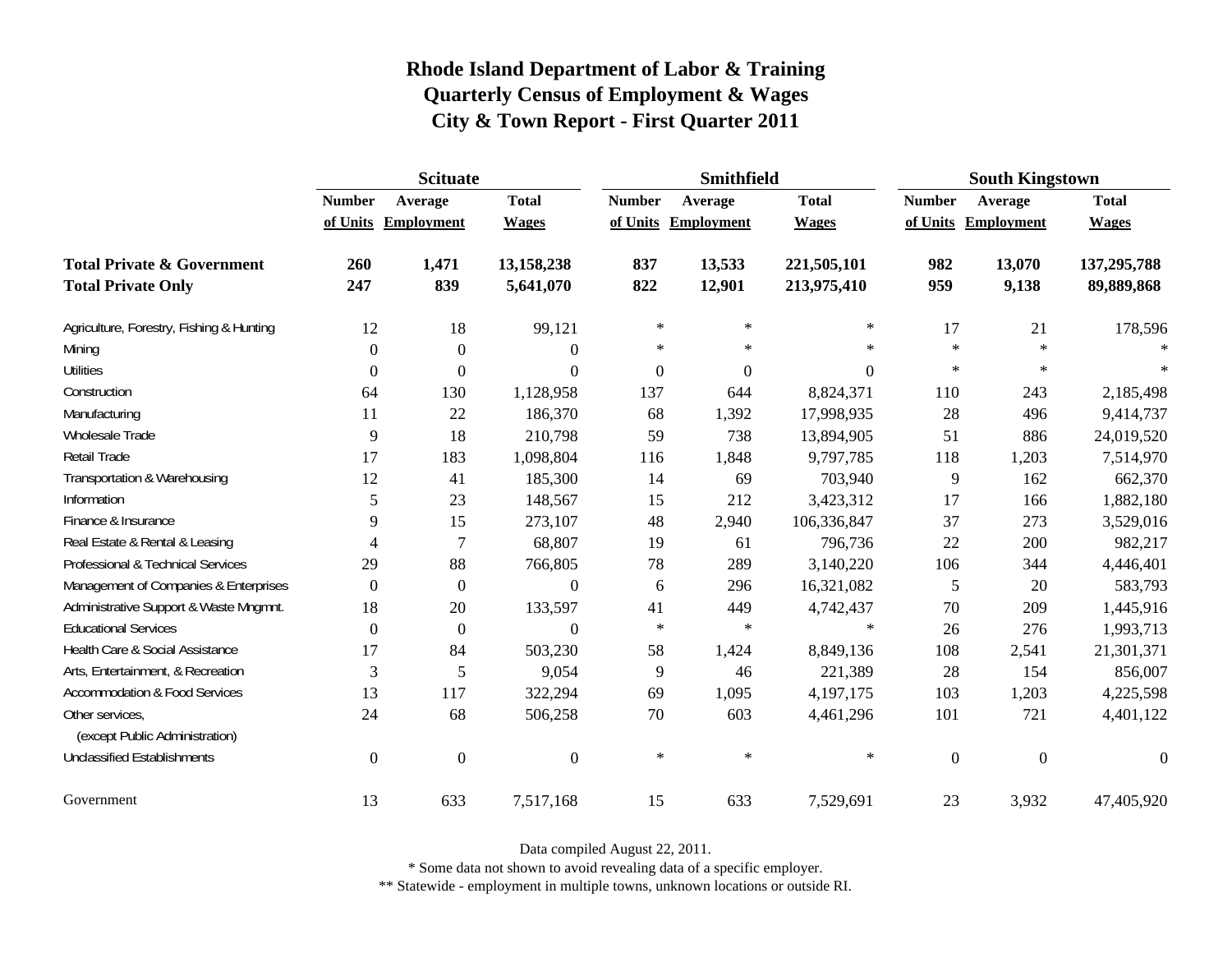|                                                   | <b>Tiverton</b>  |                     |                |                          | Warren              |                  | Warwick          |                     |              |
|---------------------------------------------------|------------------|---------------------|----------------|--------------------------|---------------------|------------------|------------------|---------------------|--------------|
|                                                   | <b>Number</b>    | Average             | <b>Total</b>   | <b>Number</b>            | Average             | <b>Total</b>     | <b>Number</b>    | Average             | <b>Total</b> |
|                                                   |                  | of Units Employment | <b>Wages</b>   |                          | of Units Employment | <b>Wages</b>     |                  | of Units Employment | <b>Wages</b> |
| <b>Total Private &amp; Government</b>             | 365              | 2,376               | 19,894,434     | 372                      | 3,457               | 27,166,114       | 3,152            | 46,542              | 479,837,287  |
| <b>Total Private Only</b>                         | 350              | 1,864               | 14,571,362     | 365                      | 3,323               | 25,697,632       | 3,117            | 42,219              | 415,973,574  |
| Agriculture, Forestry, Fishing & Hunting          | 9                | 18                  | 56,527         | $\ast$                   | $\ast$              | $\ast$           | 4                | 14                  | 46,935       |
| Mining                                            | $\boldsymbol{0}$ | $\boldsymbol{0}$    | $\overline{0}$ | $\boldsymbol{0}$         | $\boldsymbol{0}$    | $\boldsymbol{0}$ | $\overline{0}$   | $\Omega$            | $\Omega$     |
| <b>Utilities</b>                                  | $\ast$           | $\ast$              | $\ast$         | $\overline{0}$           | $\mathbf{0}$        | $\boldsymbol{0}$ | $\boldsymbol{0}$ | $\overline{0}$      | $\Omega$     |
| Construction                                      | 53               | 153                 | 1,368,543      | 46                       | 98                  | 1,068,734        | 309              | 1,506               | 18,761,147   |
| Manufacturing                                     | 11               | 65                  | 326,528        | 38                       | 728                 | 7,575,532        | 154              | 3,462               | 46,499,157   |
| Wholesale Trade                                   | 25               | 114                 | 1,146,771      | 14                       | 125                 | 1,751,585        | 219              | 1,677               | 24,559,764   |
| <b>Retail Trade</b>                               | 52               | 450                 | 4,350,760      | 45                       | 278                 | 1,410,680        | 422              | 7,438               | 46,899,172   |
| Transportation & Warehousing                      | $\ast$           | $\ast$              | $\ast$         | $\overline{\mathcal{A}}$ | 271                 | 1,435,621        | 84               | 1,845               | 17,726,195   |
| Information                                       | 7                | $\overline{4}$      | 59,817         | 4                        | 34                  | 338,474          | 47               | 523                 | 6,422,438    |
| Finance & Insurance                               | 10               | 48                  | 629,431        | 15                       | 213                 | 2,258,068        | 183              | 3,190               | 49,438,931   |
| Real Estate & Rental & Leasing                    | 5                | 6                   | 74,645         | 10                       | 14                  | 109,280          | 110              | 1,043               | 8,854,707    |
| Professional & Technical Services                 | 42               | 123                 | 1,540,206      | 30                       | 96                  | 963,190          | 362              | 1,826               | 21,652,891   |
| Management of Companies & Enterprises             | $\ast$           | $\ast$              | $\ast$         | $\ast$                   | $\ast$              | $\ast$           | 27               | 1,322               | 35,634,464   |
| Administrative Support & Waste Mngmnt.            | 22               | 28                  | 185,948        | 25                       | 135                 | 733,488          | 213              | 1,701               | 14,014,755   |
| <b>Educational Services</b>                       | $\ast$           | $\ast$              | $\ast$         | 6                        | 74                  | 622,501          | 38               | 997                 | 9,850,428    |
| Health Care & Social Assistance                   | 24               | 333                 | 2,383,772      | 37                       | 607                 | 5,099,248        | 340              | 8,765               | 83,901,300   |
| Arts, Entertainment, & Recreation                 | 5                | 24                  | 117,359        | 6                        | 47                  | 147,731          | 39               | 378                 | 2,099,814    |
| <b>Accommodation &amp; Food Services</b>          | 27               | 273                 | 879,990        | 36                       | 457                 | 1,300,785        | 237              | 4,875               | 18,710,102   |
| Other services,<br>(except Public Administration) | 44               | 117                 | 523,396        | 46                       | 139                 | 783,300          | 323              | 1,650               | 10,867,891   |
| <b>Unclassified Establishments</b>                | $\ast$           | $\ast$              | $\ast$         | $\boldsymbol{0}$         | $\boldsymbol{0}$    | $\boldsymbol{0}$ | 6                | 7                   | 33,483       |
| Government                                        | 15               | 510                 | 5,323,072      | $\overline{7}$           | 132                 | 1,468,482        | 35               | 4,326               | 63,863,713   |

Data compiled August 22, 2011.

\* Some data not shown to avoid revealing data of a specific employer.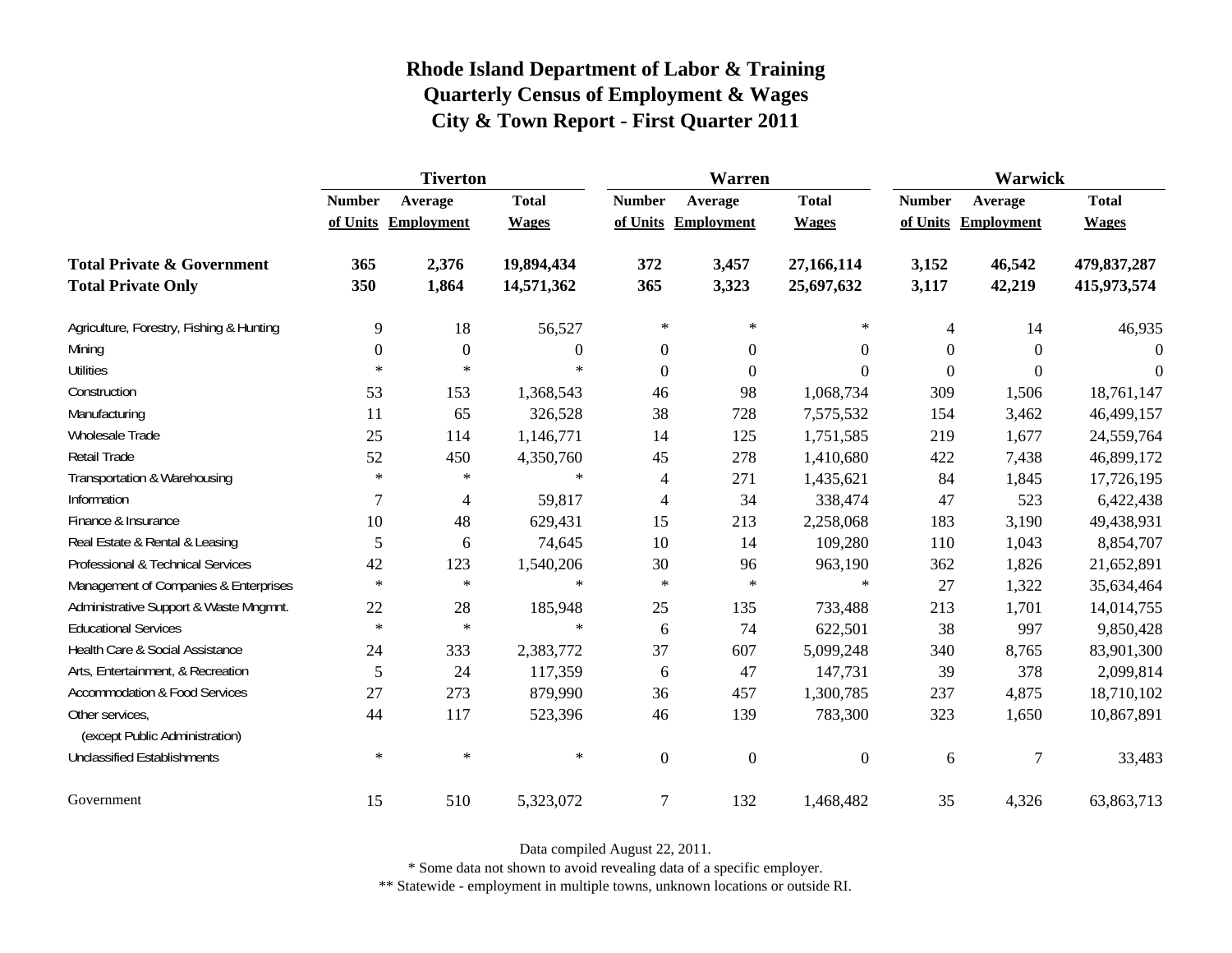|                                                   | Westerly       |                     |              |                | <b>West Greenwich</b> |                  |                  | <b>West Warwick</b> |                  |  |
|---------------------------------------------------|----------------|---------------------|--------------|----------------|-----------------------|------------------|------------------|---------------------|------------------|--|
|                                                   | <b>Number</b>  | Average             | <b>Total</b> | <b>Number</b>  | Average               | <b>Total</b>     | <b>Number</b>    | Average             | <b>Total</b>     |  |
|                                                   |                | of Units Employment | <b>Wages</b> |                | of Units Employment   | <b>Wages</b>     |                  | of Units Employment | <b>Wages</b>     |  |
| <b>Total Private &amp; Government</b>             | 861            | 8,684               | 76,806,211   | 194            | 2,936                 | 51,239,125       | 603              | 7,501               | 81,106,359       |  |
| <b>Total Private Only</b>                         | 843            | 7,631               | 65,724,534   | 184            | 2,550                 | 46,534,040       | 588              | 6,492               | 66,951,093       |  |
| Agriculture, Forestry, Fishing & Hunting          | $\ast$         | $\ast$              | $\ast$       | 3              | $\boldsymbol{0}$      | $\theta$         | $\theta$         | $\mathbf{0}$        | 0                |  |
| Mining                                            | $\ast$         | $\ast$              | $\ast$       | $\ast$         | $\ast$                | $\ast$           | $\theta$         | $\mathbf{0}$        | 0                |  |
| <b>Utilities</b>                                  | $\overline{0}$ | $\boldsymbol{0}$    | $\Omega$     | $\Omega$       | $\Omega$              | $\Omega$         | $\ast$           | $\ast$              |                  |  |
| Construction                                      | 93             | 155                 | 1,570,010    | 40             | 85                    | 731,223          | 82               | 200                 | 2,039,993        |  |
| Manufacturing                                     | 27             | 583                 | 6,664,408    | $\ast$         | $\ast$                | $\ast$           | 35               | 1,339               | 15,737,129       |  |
| <b>Wholesale Trade</b>                            | 30             | 69                  | 776,202      | 12             | 240                   | 3,602,842        | 29               | 296                 | 4,248,029        |  |
| Retail Trade                                      | 135            | 1,859               | 10,658,298   | 10             | 56                    | 243,465          | 88               | 915                 | 5,979,691        |  |
| Transportation & Warehousing                      | 9              | 54                  | 433,814      | $\ast$         | $\ast$                | $\ast$           | 9                | 282                 | 2,120,734        |  |
| Information                                       | 16             | 204                 | 2,521,126    | 3              | 11                    | 206,650          | $\ast$           | $\ast$              |                  |  |
| Finance & Insurance                               | 31             | 321                 | 4,763,143    | 6              | 31                    | 301,584          | 26               | 621                 | 9,109,287        |  |
| Real Estate & Rental & Leasing                    | 27             | 62                  | 558,283      | 3              | 4                     | 83,522           | 25               | 67                  | 550,569          |  |
| Professional & Technical Services                 | 74             | 217                 | 2,597,838    | $\ast$         | $\ast$                | $\ast$           | 50               | 120                 | 1,711,681        |  |
| Management of Companies & Enterprises             | $\ast$         | $\ast$              | $\ast$       | $\overline{0}$ | $\boldsymbol{0}$      | $\boldsymbol{0}$ | $\ast$           | $\ast$              | $\ast$           |  |
| Administrative Support & Waste Mngmnt.            | 49             | 124                 | 909,939      | 21             | 76                    | 686,018          | 21               | 103                 | 674,946          |  |
| <b>Educational Services</b>                       | 8              | 70                  | 302,308      | $\ast$         | $\ast$                | $\ast$           | 7                | 50                  | 195,621          |  |
| Health Care & Social Assistance                   | 107            | 2,024               | 20,229,909   | 9              | 145                   | 905,277          | 41               | 646                 | 4,996,536        |  |
| Arts, Entertainment, & Recreation                 | 36             | 219                 | 1,345,991    | $\ast$         | $\ast$                | $\ast$           | 11               | 37                  | 361,410          |  |
| <b>Accommodation &amp; Food Services</b>          | 99             | 1,089               | 4,395,030    | 18             | 196                   | 788,332          | 65               | 676                 | 2,119,644        |  |
| Other services,<br>(except Public Administration) | 90             | 263                 | 1,307,651    | 12             | 36                    | 301,963          | 92               | 318                 | 1,687,529        |  |
| <b>Unclassified Establishments</b>                | $\ast$         | $\ast$              | $\ast$       | $\ast$         | $\ast$                | $\ast$           | $\boldsymbol{0}$ | $\boldsymbol{0}$    | $\boldsymbol{0}$ |  |
| Government                                        | 18             | 1,052               | 11,081,677   | 10             | 387                   | 4,705,085        | 15               | 1,008               | 14,155,266       |  |

Data compiled August 22, 2011.

\* Some data not shown to avoid revealing data of a specific employer.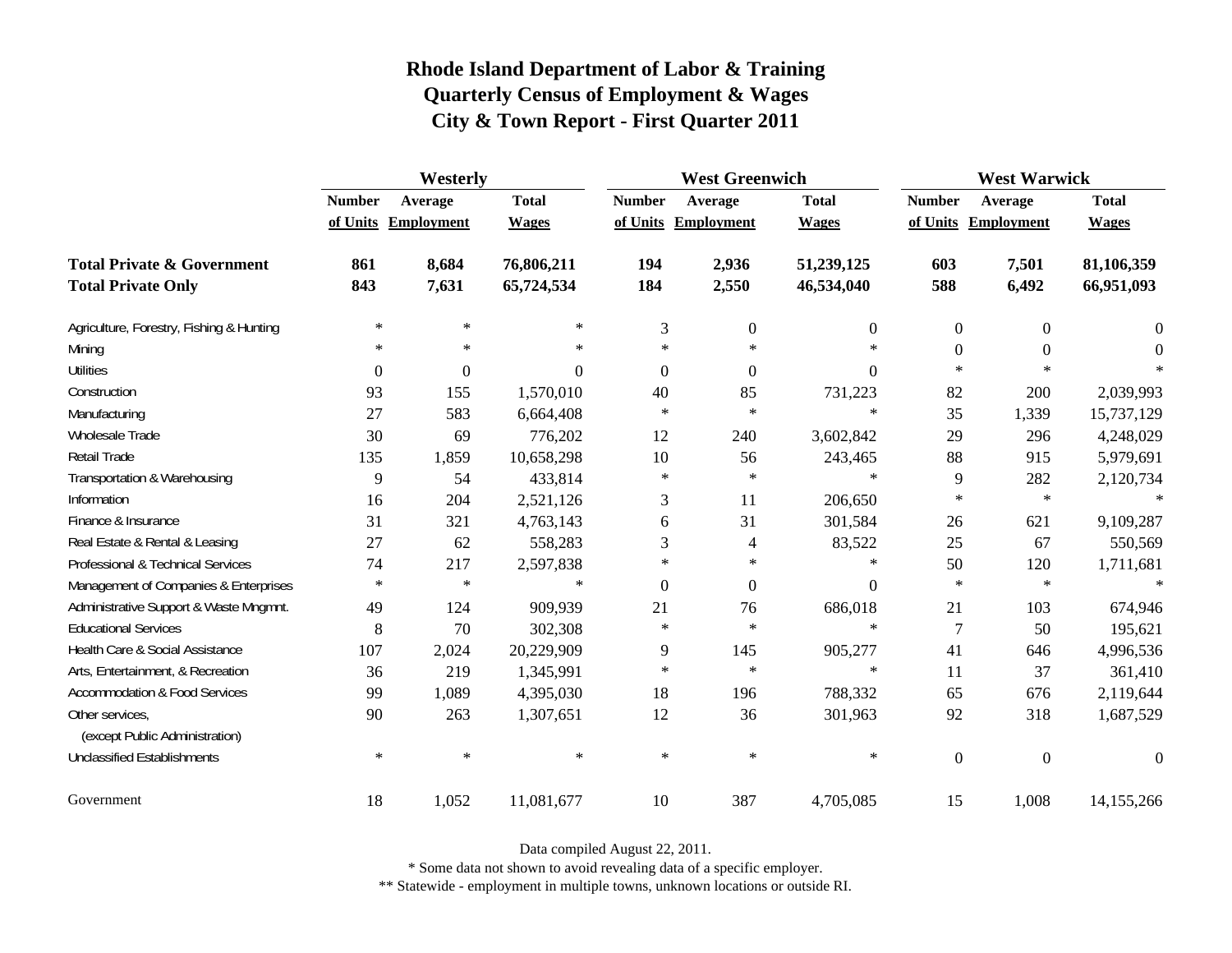|                                          |                          | Woonsocket        |              | Statewide **     |                   |              |  |
|------------------------------------------|--------------------------|-------------------|--------------|------------------|-------------------|--------------|--|
|                                          | <b>Number</b><br>Average |                   | <b>Total</b> | <b>Number</b>    | Average           | <b>Total</b> |  |
|                                          | of Units                 | <b>Employment</b> | <b>Wages</b> | of Units         | <b>Employment</b> | <b>Wages</b> |  |
| <b>Total Private &amp; Government</b>    | 842                      | 14,877            | 196,106,187  | 3,220            | 8,487             | 135,029,999  |  |
| <b>Total Private Only</b>                | 823                      | 13,274            | 178,432,534  | 3,216            | 8,467             | 134,597,585  |  |
| Agriculture, Forestry, Fishing & Hunting | $\boldsymbol{0}$         | $\boldsymbol{0}$  | 0            | $\boldsymbol{0}$ | $\boldsymbol{0}$  | $\theta$     |  |
| Mining                                   | $\boldsymbol{0}$         | $\boldsymbol{0}$  | $\theta$     | $\overline{0}$   | $\overline{0}$    | 0            |  |
| <b>Utilities</b>                         | $\ast$                   | $\ast$            | $\ast$       | $\ast$           | $\ast$            | $\ast$       |  |
| Construction                             | 66                       | 249               | 2,418,344    | 284              | 586               | 8,833,303    |  |
| Manufacturing                            | 59                       | 1,053             | 11,615,204   | 14               | 31                | 520,595      |  |
| Wholesale Trade                          | 41                       | 423               | 5,236,829    | 1,161            | 1,972             | 47,466,240   |  |
| Retail Trade                             | 121                      | 1,470             | 8,812,569    | 85               | 693               | 12,810,431   |  |
| Transportation & Warehousing             | $\ast$                   | $\ast$            | $\ast$       | 38               | 106               | 1,330,328    |  |
| Information                              | 10                       | 86                | 506,113      | 181              | 388               | 6,922,703    |  |
| Finance & Insurance                      | 26                       | 189               | 2,144,047    | 131              | 348               | 9,582,307    |  |
| Real Estate & Rental & Leasing           | 34                       | 152               | 1,098,262    | 31               | 80                | 1,488,513    |  |
| Professional & Technical Services        | 65                       | 498               | 9,111,858    | 566              | 959               | 17,050,786   |  |
| Management of Companies & Enterprises    | $\ast$                   | $\ast$            | $\ast$       | 43               | 107               | 2,783,240    |  |
| Administrative Support & Waste Mngmnt.   | 37                       | 392               | 2,921,007    | 341              | 2,237             | 16,665,642   |  |
| <b>Educational Services</b>              | 14                       | 313               | 3,297,691    | 65               | 132               | 967,834      |  |
| Health Care & Social Assistance          | 109                      | 3,969             | 32,651,295   | 58               | 263               | 3,813,167    |  |
| Arts, Entertainment, & Recreation        | 8                        | 105               | 409,885      | 24               | 25                | 386,830      |  |
| <b>Accommodation &amp; Food Services</b> | 106                      | 1,102             | 3,591,510    | 40               | 349               | 1,613,604    |  |
| Other services,                          | 103                      | 464               | 2,115,089    | 114              | 180               | 2,210,739    |  |
| (except Public Administration)           |                          |                   |              |                  |                   |              |  |
| <b>Unclassified Establishments</b>       | $\ast$                   | $\ast$            | $\ast$       | $\ast$           | $\ast$<br>$\ast$  |              |  |
| Government                               | 19                       | 1,602             | 17,673,653   | 4                | 20                | 432,414      |  |

Data compiled August 22, 2011.

\* Some data not shown to avoid revealing data of a specific employer.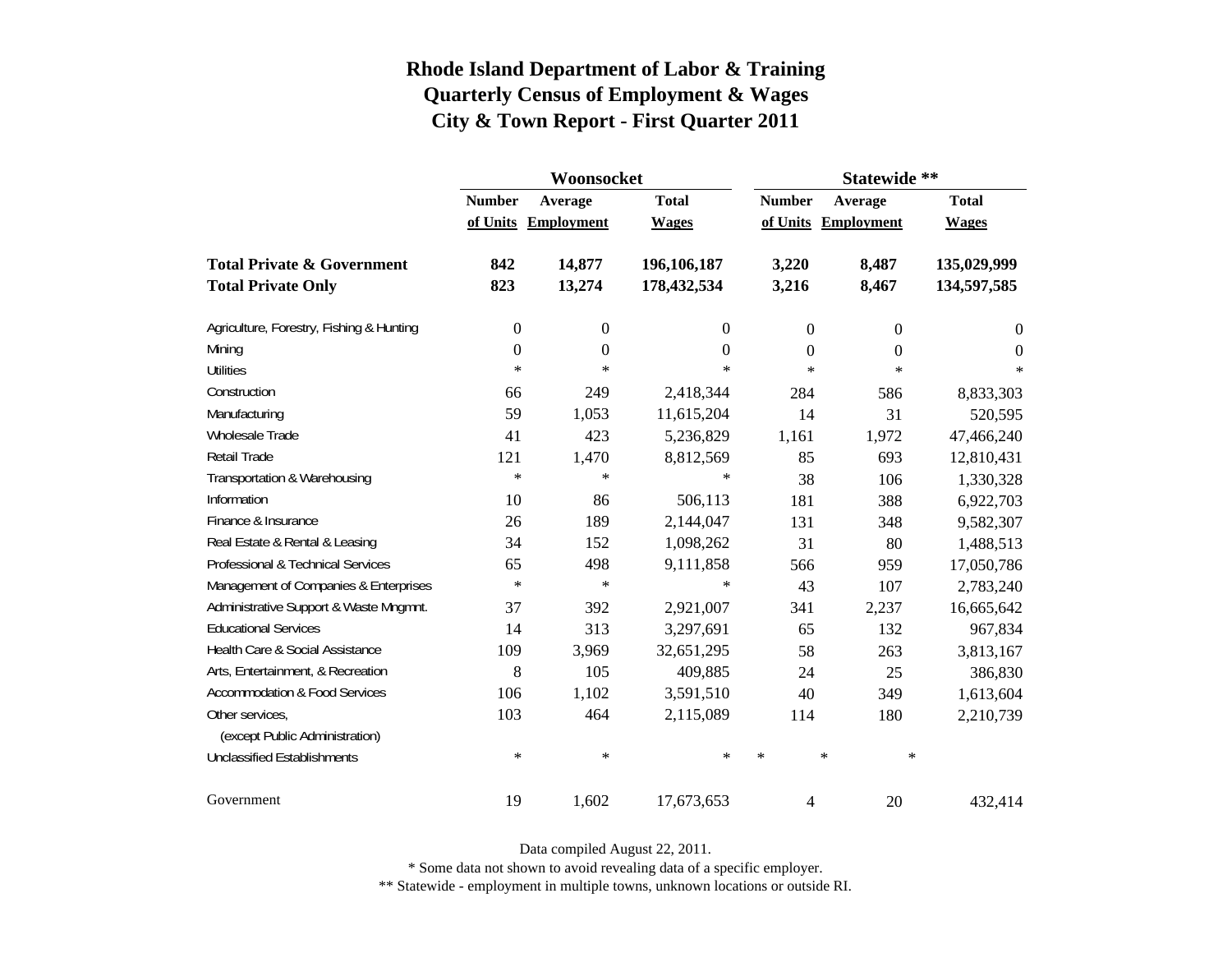|                                                   | <b>Bristol County</b> |                     |              |               | <b>Kent County</b>  |              | <b>Newport County</b> |            |              |  |
|---------------------------------------------------|-----------------------|---------------------|--------------|---------------|---------------------|--------------|-----------------------|------------|--------------|--|
|                                                   | <b>Number</b>         | Average             | <b>Total</b> | <b>Number</b> | Average             | <b>Total</b> | <b>Number</b>         | Average    | <b>Total</b> |  |
|                                                   |                       | of Units Employment | <b>Wages</b> |               | of Units Employment | <b>Wages</b> | of Units              | Employment | <b>Wages</b> |  |
| <b>Total Private &amp; Government</b>             | 1,418                 | 13,172              | 111,566,555  | 5,396         | 70,753              | 742,004,193  | 3,235                 | 35,492     | 394,725,971  |  |
| <b>Total Private Only</b>                         | 1,383                 | 11,109              | 88,609,272   | 5,304         | 63,027              | 637,183,424  | 3,136                 | 27,903     | 269,473,928  |  |
| Agriculture, Forestry, Fishing & Hunting          | 6                     | 6                   | 1,741        | 12            | 38                  | 111,362      | $\ast$                | $\ast$     |              |  |
| Mining                                            | $\ast$                | $\ast$              | $\ast$       | $\ast$        | $\ast$              | $\ast$       | $\ast$                | $\ast$     |              |  |
| <b>Utilities</b>                                  | $*$                   | $\ast$              | $\ast$       | $\ast$        | $\ast$              | $\ast$       | $\overline{4}$        | 49         | 1,067,350    |  |
| Construction                                      | 196                   | 495                 | 5,010,175    | 606           | 2,343               | 29,846,263   | 343                   | 1,158      | 12,161,193   |  |
| Manufacturing                                     | 111                   | 1,741               | 17,567,334   | $\ast$        | $\ast$              | $\ast$       | $\ast$                | $\ast$     | $\ast$       |  |
| Wholesale Trade                                   | 70                    | 276                 | 4,657,303    | 362           | 2,673               | 43, 107, 276 | 158                   | 543        | 7,563,464    |  |
| Retail Trade                                      | 139                   | 1,203               | 6,742,226    | 671           | 10,790              | 69,128,661   | 427                   | 3,799      | 25,041,892   |  |
| Transportation & Warehousing                      | 13                    | 290                 | 1,574,571    | $\ast$        | $\ast$              | $\ast$       | 77                    | 505        | 3,373,607    |  |
| Information                                       | $\ast$                | $\ast$              | $\ast$       | $\ast$        | $\ast$              | $\ast$       | $\ast$                | $\ast$     | $\ast$       |  |
| Finance & Insurance                               | 52                    | 405                 | 5,622,514    | 281           | 4,235               | 64,131,984   | $\ast$                | $\ast$     | $\ast$       |  |
| Real Estate & Rental & Leasing                    | 36                    | 84                  | 756,597      | 189           | 1,272               | 11,046,955   | 121                   | 575        | 4,670,487    |  |
| Professional & Technical Services                 | 144                   | 313                 | 4,019,807    | $\ast$        | $\ast$              | $\ast$       | 404                   | 3,016      | 48,995,331   |  |
| Management of Companies & Enterprises             | 6                     | 40                  | 530,620      | 40            | 1,571               | 39,570,087   | 18                    | 485        | 5,783,806    |  |
| Administrative Support & Waste Mngmnt.            | 96                    | 258                 | 1,874,741    | 362           | 2,270               | 18,868,569   | 208                   | 855        | 7,333,429    |  |
| <b>Educational Services</b>                       | $\ast$                | $\ast$              | $\ast$       | $\ast$        | $\ast$              | $\ast$       | 48                    | 1,351      | 11,909,953   |  |
| Health Care & Social Assistance                   | 117                   | 2,036               | 14,354,816   | 526           | 11,834              | 107,948,621  | $\ast$                | $\ast$     | $\ast$       |  |
| Arts, Entertainment, & Recreation                 | 29                    | 272                 | 1,762,509    | $\ast$        | $\ast$              | $\ast$       | 88                    | 871        | 6,216,326    |  |
| <b>Accommodation &amp; Food Services</b>          | 120                   | 1,361               | 4,134,651    | 436           | 7,651               | 28,367,309   | 350                   | 4,867      | 21,871,918   |  |
| Other services,<br>(except Public Administration) | 199                   | 656                 | 3,133,140    | 591           | 2,567               | 15,650,020   | 357                   | 1,549      | 9,178,860    |  |
| <b>Unclassified Establishments</b>                | $\ast$                | $\ast$              | $\ast$       | $\ast$        | $\ast$              | $\ast$       | $\ast$                | $\ast$     | $\ast$       |  |
| Government                                        | 35                    | 2,062               | 22,957,283   | 92            | 7,727               | 104,820,769  | 99                    | 7,587      | 125,252,043  |  |

Data compiled August 22, 2011.

\* Some data not shown to avoid revealing data of a specific employer.